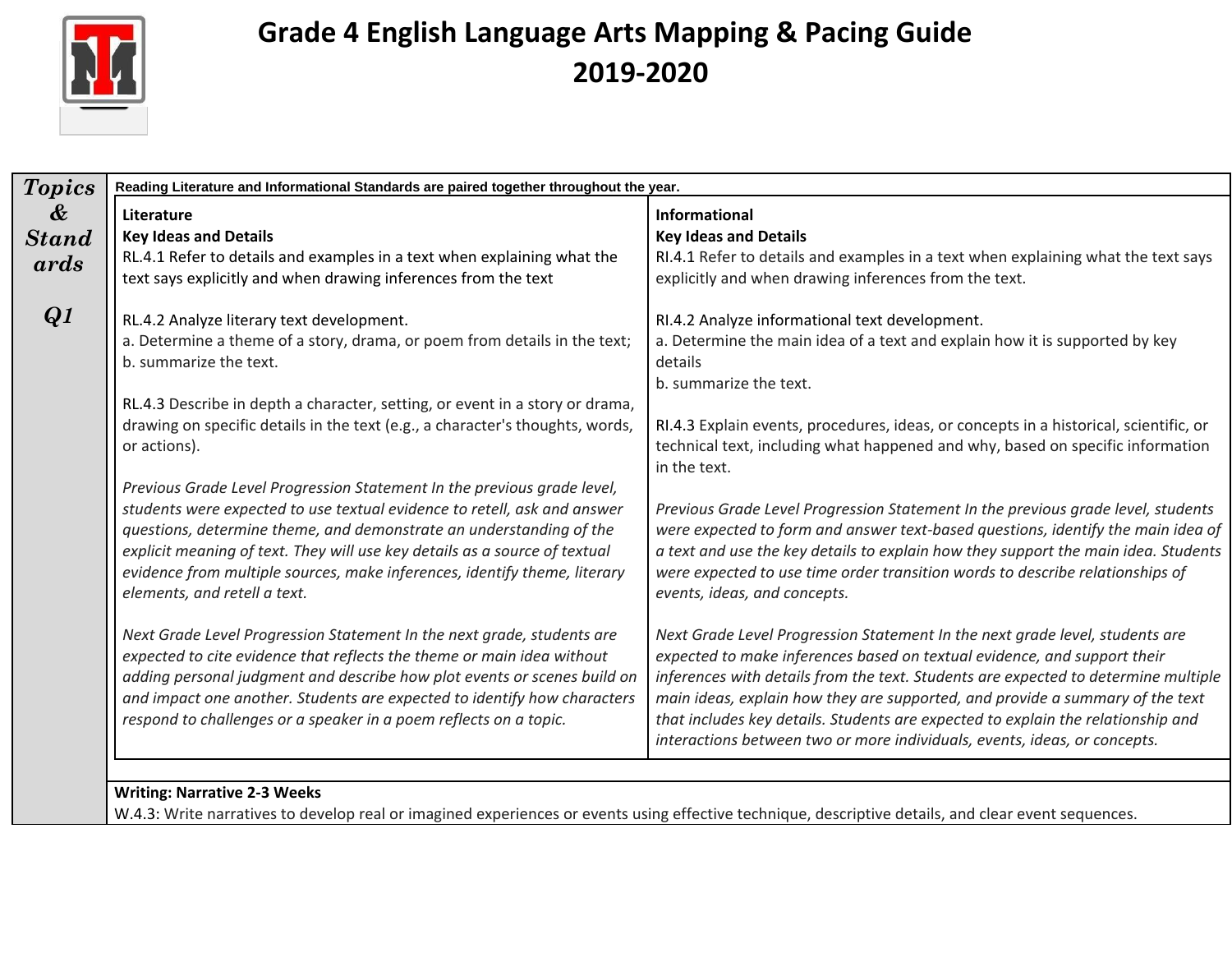

W.4.4: Produce clear and coherent writing in which the development and organization are appropriate to task, purpose, and audience. (Grade-specific expectations for writing types are defined in standards 1-3 above.)

W.4.5: With guidance and support from peers and adults, develop and strengthen writing as needed by planning, revising, and editing.

W.4.6: With some guidance and support from adults, use technology, including the Internet, to produce and publish writing as well as to interact and collaborate with others; demonstrate sufficient command of keyboarding skills to type a minimum of one page in a single sitting.

#### **Opinion 6 Weeks Into Q2**

W.4.1: Write opinion pieces on topics or texts, supporting a point of view with reasons and information.

W.4.4: Produce clear and coherent writing in which the development and organization are appropriate to task, purpose, and audience. (Grade-specific expectations for writing types are defined in standards 1-3 above.)

W.4.5: With guidance and support from peers and adults, develop and strengthen writing as needed by planning, revising, and editing.

W.4.6: With some guidance and support from adults, use technology, including the Internet, to produce and publish writing as well as to interact and collaborate with others; demonstrate sufficient command of keyboarding skills to type a minimum of one page in a single sitting.

W.4.8: Recall relevant information from experiences or gather relevant information from print and digital sources; take notes and categorize information, and provide a list of sources.

W.4.9: Draw evidence from literary or informational texts to support analysis, reflection, and research.

#### **Language**

L.4.1 Demonstrate command of the conventions of standard English grammar and usage when writing or speaking.

a. Use relative pronouns (who, whose, whom, which, that) and relative adverbs (where, when, why).

b. Form and use the progressive (e.g., I was walking; I am walking; I will be walking) verb tenses.

c. Use modal auxiliaries (e.g., can, may, must) to convey various conditions.

d. Order adjectives within sentences according to conventional patterns (e.g., a small red bag rather than a red small bag).

e. Form and use prepositional phrases.

f. Produce complete sentences, recognizing and correcting inappropriate fragments and run-ons.

g. Correctly use frequently confused words (e.g., to, too, two; there, their).

L.4.2 Demonstrate command of the conventions of standard English capitalization, punctuation, and spelling when writing.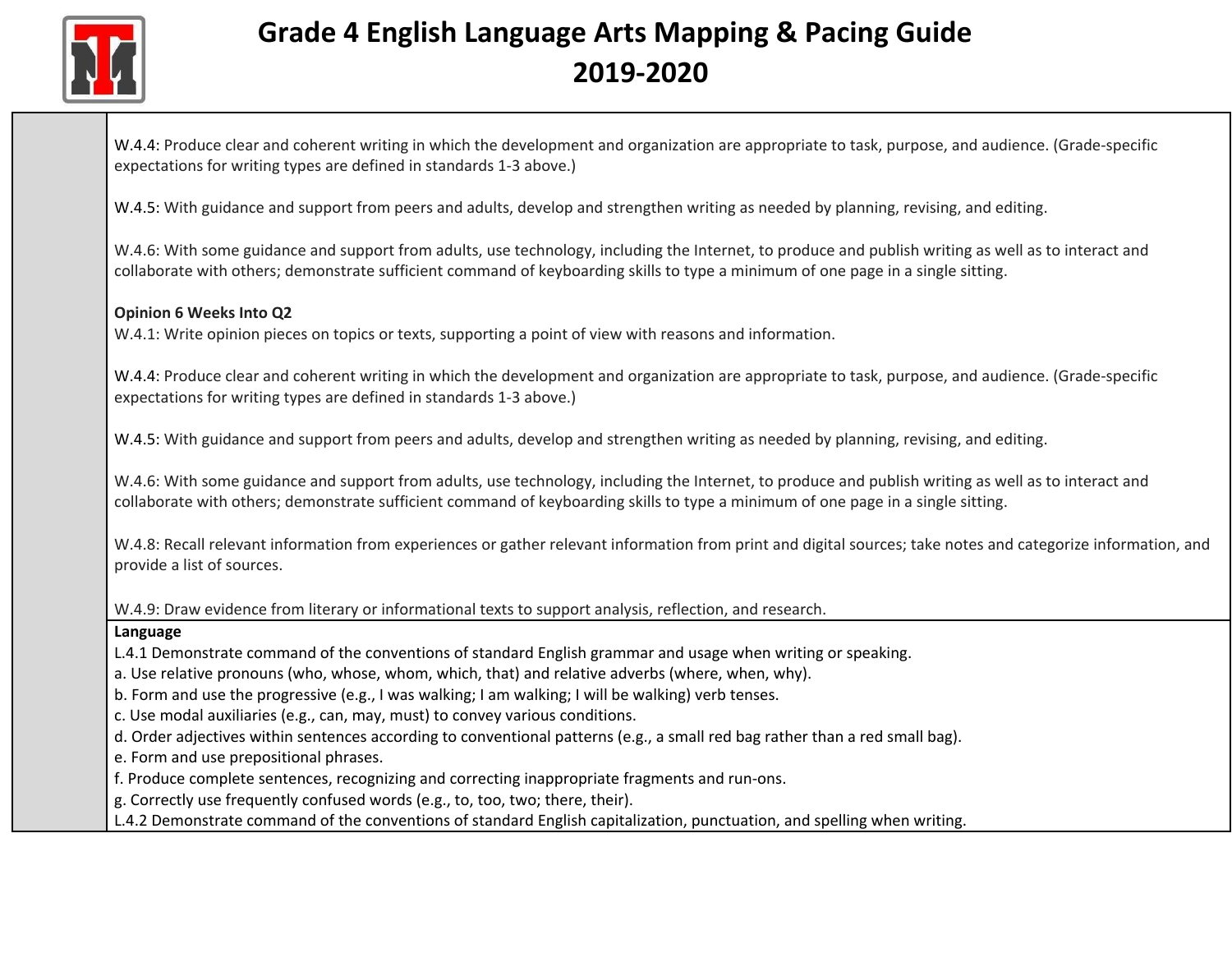

|             | a. Use correct capitalization.<br>b. Use commas and quotation marks to mark direct speech and quotations from a text.                                                                                  |                    |                      |                   |
|-------------|--------------------------------------------------------------------------------------------------------------------------------------------------------------------------------------------------------|--------------------|----------------------|-------------------|
|             | c. Use a comma before a coordinating conjunction in a compound sentence.                                                                                                                               |                    |                      |                   |
|             | d. Spell grade-appropriate words correctly, consulting references as needed.                                                                                                                           |                    |                      |                   |
|             | L.4.3 Use knowledge of language and its conventions when writing, speaking, reading, or listening.                                                                                                     |                    |                      |                   |
|             | a. Choose words and phrases to convey ideas precisely.                                                                                                                                                 |                    |                      |                   |
|             |                                                                                                                                                                                                        |                    |                      |                   |
|             | b. Choose punctuation for effect.<br>c. Differentiate between contexts that call for formal English (e.g., presenting ideas) and situations where informal discourse is appropriate (e.g., small-group |                    |                      |                   |
|             | discussion).                                                                                                                                                                                           |                    |                      |                   |
|             | L.4.4 Determine or clarify the meaning of unknown and multiple-meaning words and phrases based on grade 4 reading and content, choosing flexibly from a                                                |                    |                      |                   |
|             | range of strategies.                                                                                                                                                                                   |                    |                      |                   |
|             | a. Use context (e.g., definitions, examples, or restatements in text) as a clue to the meaning of a word or phrase.                                                                                    |                    |                      |                   |
|             | b. Use common, grade-appropriate Greek and Latin affixes and roots as clues to the meaning of a word (e.g., telegraph, photograph, autograph).                                                         |                    |                      |                   |
|             | c. Consult reference materials (e.g., dictionaries, glossaries, thesauruses), both print and digital, to find the pronunciation and determine or clarify the precise                                   |                    |                      |                   |
|             | meaning of key words and phrases.                                                                                                                                                                      |                    |                      |                   |
|             | L.4.5 Demonstrate understanding of figurative language, word relationships, and nuances in word meanings.                                                                                              |                    |                      |                   |
|             | a. Explain the meaning of simple similes and metaphors (e.g., as pretty as a picture) in context.                                                                                                      |                    |                      |                   |
|             | b. Recognize and explain the meaning of common idioms, adages, and proverbs.                                                                                                                           |                    |                      |                   |
|             | c. Demonstrate understanding of words by relating them to their antonyms (opposites) and synonyms (words with similar but not identical meanings).                                                     |                    |                      |                   |
|             | L.4.6 Acquire and use accurately grade-appropriate general academic and domain-specific words and phrases, including those that signal precise actions,                                                |                    |                      |                   |
|             | emotions, or states of being (e.g., quizzed, whined, stammered) and that are basic to a particular topic (e.g., wildlife, conservation, and endangered when                                            |                    |                      |                   |
|             | discussing animal preservation).                                                                                                                                                                       |                    |                      |                   |
|             | <b>Speaking and Listening</b>                                                                                                                                                                          |                    |                      |                   |
|             | SL.4.1A: Come to discussions prepared, having read or studied required material; explicitly draw on that preparation and other information known about the                                             |                    |                      |                   |
|             | topic to explore ideas under discussion.                                                                                                                                                               |                    |                      |                   |
|             | SL.4.2: Paraphrase portions of a text read aloud or information presented in diverse media and formats, including visually, quantitatively, and orally.                                                |                    |                      |                   |
|             | SL.4.4: Report on a topic or text, tell a story, or recount an experience in an organized manner, using appropriate facts and relevant, descriptive details to                                         |                    |                      |                   |
|             | support main ideas or themes; speak clearly at an understandable pace.                                                                                                                                 |                    |                      |                   |
|             | SL.4.6: Differentiate between contexts that call for formal English (e.g., presenting ideas) and situations where informal discourse is appropriate (e.g.,                                             |                    |                      |                   |
|             | small-group discussion); use formal English when appropriate to task and situation. (See grade 4 Language standards 1 here for specific expectations.)                                                 |                    |                      |                   |
| <b>Time</b> | <b>Types of Assessment</b>                                                                                                                                                                             | <b>Balanced</b>    | <b>Resources</b>     | Writing           |
| Frame       | (Evidence)                                                                                                                                                                                             | Literacy           | <i>(Curriculum</i> ) | <b>Across The</b> |
|             |                                                                                                                                                                                                        | <i>Integration</i> | Textbook             | Curriculum        |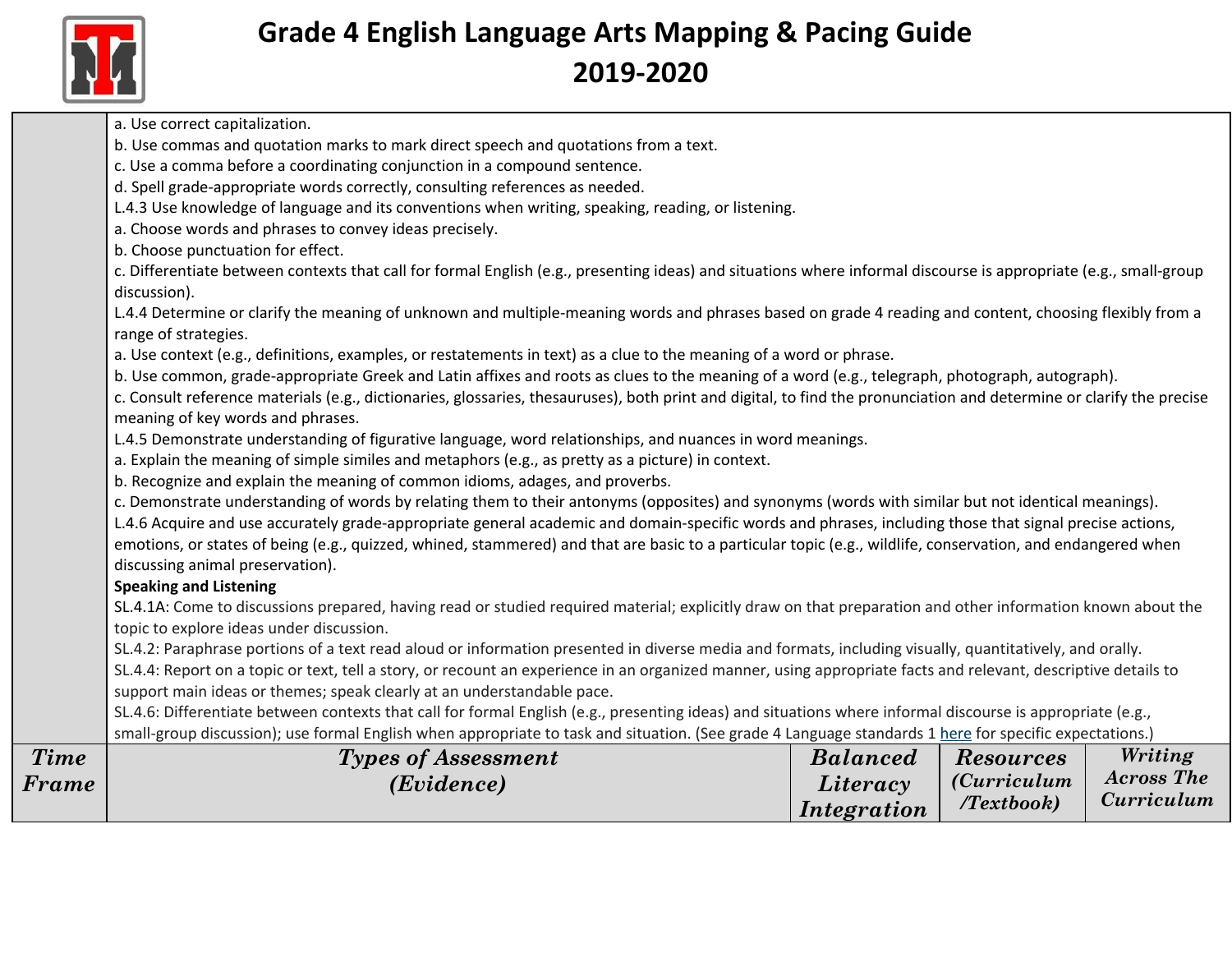

| <b>Shared Reading</b><br><b>Common Core</b><br>RL.4.1<br>RI.4.1<br>L.4.4<br><b>Guided Reading</b><br>Teacher's<br>DOK 2 Example: Part A: What<br>DOK 2 Example: Select two<br>DOK 1 Example: Select the<br>edition-Online<br>Independent<br>sentences from the passage<br>phrase from the paragraph<br>advice from [Character A]<br>Reading<br>and Textbook<br>Ideas<br>helps [Character B]?<br>that show why [inference<br>that shows the meaning of<br><b>Shared Writing</b><br>Dialogue<br>option<br>Part B: Which sentence<br>about topic in passage].<br>[target word/phrase].<br><b>Interactive Writing</b><br>Unit 1<br>supports the answer in Part<br><b>Guided Writing</b><br>A?<br>DOK 2 Example: What does<br>RI 4.1<br><b>Scholastic</b><br>Independent<br><b>RL4.1</b><br>DOK 2 Example: Which<br>[target word] mean as used<br>Writing<br><b>Storyworks</b><br>sentence shows why [idea in<br>in the sentence(s)?<br>DOK 2 Example: Select two<br>Letter and Word<br>details that show that [a<br>passage] was hard to find?<br>(sentence(s) may be provided<br><b>Novel Sets</b><br>Study<br>character] wants to [action<br>within the item)<br>** The Daily 5<br><b>Available Through</b><br>from the story].<br>Example: Select two<br><b>Media Center and</b><br>sentences from the passage<br>L.4.5<br><b>Central Storage</b><br>that show that [idea in<br>DOK 1 Example: Which word<br>DOK 3 Example: Part A: How<br>does [Character A] help<br>means the same as [target<br>passage].<br><b>ODE Model</b><br>[Character B] achieve a goal?<br>word]?<br>Curriculum<br>Part B: Which detail from the<br>DOK 3 Example: Part A:<br>Which statement can be<br>DOK 2 Example: What does<br>story supports the answer in<br>Part A?<br>the phrase ["target phrase"]<br>inferred about [main subject<br>of the passage]?<br>suggest? Example: Why is<br>Part B: Which sentence<br>[topic] described as [target]<br><b>RL.4.2</b><br>DOK 2 Example: What is the<br>supports the answer in Part<br>phrase]?<br>theme of the story?<br>A?<br>DOK 3 Example: Part A: What<br>DOK 2 Example: : Select three<br>does [figurative phrase]<br>RI.4.2<br>ideas that should be included<br>mean as used in the<br>DOK 2 Example: Which three<br>details should be included in<br>sentence(s)? (direct<br>in a summary of the passage.<br>sentence(s) may be included<br>a summary of the passage?<br>DOK 3 Example: Part A:<br>in the item) Part B: What<br>Which sentence describes<br>Example: How does the<br>does the meaning in Part A | 7-9 weeks |                         |                           |                          | <b>Read Aloud</b> | Journey's |                        |
|---------------------------------------------------------------------------------------------------------------------------------------------------------------------------------------------------------------------------------------------------------------------------------------------------------------------------------------------------------------------------------------------------------------------------------------------------------------------------------------------------------------------------------------------------------------------------------------------------------------------------------------------------------------------------------------------------------------------------------------------------------------------------------------------------------------------------------------------------------------------------------------------------------------------------------------------------------------------------------------------------------------------------------------------------------------------------------------------------------------------------------------------------------------------------------------------------------------------------------------------------------------------------------------------------------------------------------------------------------------------------------------------------------------------------------------------------------------------------------------------------------------------------------------------------------------------------------------------------------------------------------------------------------------------------------------------------------------------------------------------------------------------------------------------------------------------------------------------------------------------------------------------------------------------------------------------------------------------------------------------------------------------------------------------------------------------------------------------------------------------------------------------------------------------------------------------------------------------------------------------------------------------------------------------------------------------------------------------------------------------------------------------------------------------------------------------------------------------------------------------------------------------------------------------------|-----------|-------------------------|---------------------------|--------------------------|-------------------|-----------|------------------------|
|                                                                                                                                                                                                                                                                                                                                                                                                                                                                                                                                                                                                                                                                                                                                                                                                                                                                                                                                                                                                                                                                                                                                                                                                                                                                                                                                                                                                                                                                                                                                                                                                                                                                                                                                                                                                                                                                                                                                                                                                                                                                                                                                                                                                                                                                                                                                                                                                                                                                                                                                                   |           |                         |                           |                          |                   |           | Narrative and          |
|                                                                                                                                                                                                                                                                                                                                                                                                                                                                                                                                                                                                                                                                                                                                                                                                                                                                                                                                                                                                                                                                                                                                                                                                                                                                                                                                                                                                                                                                                                                                                                                                                                                                                                                                                                                                                                                                                                                                                                                                                                                                                                                                                                                                                                                                                                                                                                                                                                                                                                                                                   |           |                         |                           |                          |                   |           | <b>Opinion Writing</b> |
|                                                                                                                                                                                                                                                                                                                                                                                                                                                                                                                                                                                                                                                                                                                                                                                                                                                                                                                                                                                                                                                                                                                                                                                                                                                                                                                                                                                                                                                                                                                                                                                                                                                                                                                                                                                                                                                                                                                                                                                                                                                                                                                                                                                                                                                                                                                                                                                                                                                                                                                                                   |           |                         |                           |                          |                   |           | <b>Word Choice</b>     |
|                                                                                                                                                                                                                                                                                                                                                                                                                                                                                                                                                                                                                                                                                                                                                                                                                                                                                                                                                                                                                                                                                                                                                                                                                                                                                                                                                                                                                                                                                                                                                                                                                                                                                                                                                                                                                                                                                                                                                                                                                                                                                                                                                                                                                                                                                                                                                                                                                                                                                                                                                   |           |                         |                           |                          |                   |           |                        |
|                                                                                                                                                                                                                                                                                                                                                                                                                                                                                                                                                                                                                                                                                                                                                                                                                                                                                                                                                                                                                                                                                                                                                                                                                                                                                                                                                                                                                                                                                                                                                                                                                                                                                                                                                                                                                                                                                                                                                                                                                                                                                                                                                                                                                                                                                                                                                                                                                                                                                                                                                   |           |                         |                           |                          |                   |           |                        |
|                                                                                                                                                                                                                                                                                                                                                                                                                                                                                                                                                                                                                                                                                                                                                                                                                                                                                                                                                                                                                                                                                                                                                                                                                                                                                                                                                                                                                                                                                                                                                                                                                                                                                                                                                                                                                                                                                                                                                                                                                                                                                                                                                                                                                                                                                                                                                                                                                                                                                                                                                   |           |                         |                           |                          |                   |           |                        |
|                                                                                                                                                                                                                                                                                                                                                                                                                                                                                                                                                                                                                                                                                                                                                                                                                                                                                                                                                                                                                                                                                                                                                                                                                                                                                                                                                                                                                                                                                                                                                                                                                                                                                                                                                                                                                                                                                                                                                                                                                                                                                                                                                                                                                                                                                                                                                                                                                                                                                                                                                   |           |                         |                           |                          |                   |           |                        |
|                                                                                                                                                                                                                                                                                                                                                                                                                                                                                                                                                                                                                                                                                                                                                                                                                                                                                                                                                                                                                                                                                                                                                                                                                                                                                                                                                                                                                                                                                                                                                                                                                                                                                                                                                                                                                                                                                                                                                                                                                                                                                                                                                                                                                                                                                                                                                                                                                                                                                                                                                   |           |                         |                           |                          |                   |           |                        |
|                                                                                                                                                                                                                                                                                                                                                                                                                                                                                                                                                                                                                                                                                                                                                                                                                                                                                                                                                                                                                                                                                                                                                                                                                                                                                                                                                                                                                                                                                                                                                                                                                                                                                                                                                                                                                                                                                                                                                                                                                                                                                                                                                                                                                                                                                                                                                                                                                                                                                                                                                   |           |                         |                           |                          |                   |           |                        |
|                                                                                                                                                                                                                                                                                                                                                                                                                                                                                                                                                                                                                                                                                                                                                                                                                                                                                                                                                                                                                                                                                                                                                                                                                                                                                                                                                                                                                                                                                                                                                                                                                                                                                                                                                                                                                                                                                                                                                                                                                                                                                                                                                                                                                                                                                                                                                                                                                                                                                                                                                   |           |                         |                           |                          |                   |           |                        |
|                                                                                                                                                                                                                                                                                                                                                                                                                                                                                                                                                                                                                                                                                                                                                                                                                                                                                                                                                                                                                                                                                                                                                                                                                                                                                                                                                                                                                                                                                                                                                                                                                                                                                                                                                                                                                                                                                                                                                                                                                                                                                                                                                                                                                                                                                                                                                                                                                                                                                                                                                   |           |                         |                           |                          |                   |           |                        |
|                                                                                                                                                                                                                                                                                                                                                                                                                                                                                                                                                                                                                                                                                                                                                                                                                                                                                                                                                                                                                                                                                                                                                                                                                                                                                                                                                                                                                                                                                                                                                                                                                                                                                                                                                                                                                                                                                                                                                                                                                                                                                                                                                                                                                                                                                                                                                                                                                                                                                                                                                   |           |                         |                           |                          |                   |           |                        |
|                                                                                                                                                                                                                                                                                                                                                                                                                                                                                                                                                                                                                                                                                                                                                                                                                                                                                                                                                                                                                                                                                                                                                                                                                                                                                                                                                                                                                                                                                                                                                                                                                                                                                                                                                                                                                                                                                                                                                                                                                                                                                                                                                                                                                                                                                                                                                                                                                                                                                                                                                   |           |                         |                           |                          |                   |           |                        |
|                                                                                                                                                                                                                                                                                                                                                                                                                                                                                                                                                                                                                                                                                                                                                                                                                                                                                                                                                                                                                                                                                                                                                                                                                                                                                                                                                                                                                                                                                                                                                                                                                                                                                                                                                                                                                                                                                                                                                                                                                                                                                                                                                                                                                                                                                                                                                                                                                                                                                                                                                   |           |                         |                           |                          |                   |           |                        |
|                                                                                                                                                                                                                                                                                                                                                                                                                                                                                                                                                                                                                                                                                                                                                                                                                                                                                                                                                                                                                                                                                                                                                                                                                                                                                                                                                                                                                                                                                                                                                                                                                                                                                                                                                                                                                                                                                                                                                                                                                                                                                                                                                                                                                                                                                                                                                                                                                                                                                                                                                   |           |                         |                           |                          |                   |           |                        |
|                                                                                                                                                                                                                                                                                                                                                                                                                                                                                                                                                                                                                                                                                                                                                                                                                                                                                                                                                                                                                                                                                                                                                                                                                                                                                                                                                                                                                                                                                                                                                                                                                                                                                                                                                                                                                                                                                                                                                                                                                                                                                                                                                                                                                                                                                                                                                                                                                                                                                                                                                   |           |                         |                           |                          |                   |           |                        |
|                                                                                                                                                                                                                                                                                                                                                                                                                                                                                                                                                                                                                                                                                                                                                                                                                                                                                                                                                                                                                                                                                                                                                                                                                                                                                                                                                                                                                                                                                                                                                                                                                                                                                                                                                                                                                                                                                                                                                                                                                                                                                                                                                                                                                                                                                                                                                                                                                                                                                                                                                   |           |                         |                           |                          |                   |           |                        |
|                                                                                                                                                                                                                                                                                                                                                                                                                                                                                                                                                                                                                                                                                                                                                                                                                                                                                                                                                                                                                                                                                                                                                                                                                                                                                                                                                                                                                                                                                                                                                                                                                                                                                                                                                                                                                                                                                                                                                                                                                                                                                                                                                                                                                                                                                                                                                                                                                                                                                                                                                   |           |                         |                           |                          |                   |           |                        |
|                                                                                                                                                                                                                                                                                                                                                                                                                                                                                                                                                                                                                                                                                                                                                                                                                                                                                                                                                                                                                                                                                                                                                                                                                                                                                                                                                                                                                                                                                                                                                                                                                                                                                                                                                                                                                                                                                                                                                                                                                                                                                                                                                                                                                                                                                                                                                                                                                                                                                                                                                   |           |                         |                           |                          |                   |           |                        |
|                                                                                                                                                                                                                                                                                                                                                                                                                                                                                                                                                                                                                                                                                                                                                                                                                                                                                                                                                                                                                                                                                                                                                                                                                                                                                                                                                                                                                                                                                                                                                                                                                                                                                                                                                                                                                                                                                                                                                                                                                                                                                                                                                                                                                                                                                                                                                                                                                                                                                                                                                   |           |                         |                           |                          |                   |           |                        |
|                                                                                                                                                                                                                                                                                                                                                                                                                                                                                                                                                                                                                                                                                                                                                                                                                                                                                                                                                                                                                                                                                                                                                                                                                                                                                                                                                                                                                                                                                                                                                                                                                                                                                                                                                                                                                                                                                                                                                                                                                                                                                                                                                                                                                                                                                                                                                                                                                                                                                                                                                   |           |                         |                           |                          |                   |           |                        |
|                                                                                                                                                                                                                                                                                                                                                                                                                                                                                                                                                                                                                                                                                                                                                                                                                                                                                                                                                                                                                                                                                                                                                                                                                                                                                                                                                                                                                                                                                                                                                                                                                                                                                                                                                                                                                                                                                                                                                                                                                                                                                                                                                                                                                                                                                                                                                                                                                                                                                                                                                   |           |                         |                           |                          |                   |           |                        |
|                                                                                                                                                                                                                                                                                                                                                                                                                                                                                                                                                                                                                                                                                                                                                                                                                                                                                                                                                                                                                                                                                                                                                                                                                                                                                                                                                                                                                                                                                                                                                                                                                                                                                                                                                                                                                                                                                                                                                                                                                                                                                                                                                                                                                                                                                                                                                                                                                                                                                                                                                   |           |                         |                           |                          |                   |           |                        |
|                                                                                                                                                                                                                                                                                                                                                                                                                                                                                                                                                                                                                                                                                                                                                                                                                                                                                                                                                                                                                                                                                                                                                                                                                                                                                                                                                                                                                                                                                                                                                                                                                                                                                                                                                                                                                                                                                                                                                                                                                                                                                                                                                                                                                                                                                                                                                                                                                                                                                                                                                   |           |                         |                           |                          |                   |           |                        |
|                                                                                                                                                                                                                                                                                                                                                                                                                                                                                                                                                                                                                                                                                                                                                                                                                                                                                                                                                                                                                                                                                                                                                                                                                                                                                                                                                                                                                                                                                                                                                                                                                                                                                                                                                                                                                                                                                                                                                                                                                                                                                                                                                                                                                                                                                                                                                                                                                                                                                                                                                   |           |                         |                           |                          |                   |           |                        |
|                                                                                                                                                                                                                                                                                                                                                                                                                                                                                                                                                                                                                                                                                                                                                                                                                                                                                                                                                                                                                                                                                                                                                                                                                                                                                                                                                                                                                                                                                                                                                                                                                                                                                                                                                                                                                                                                                                                                                                                                                                                                                                                                                                                                                                                                                                                                                                                                                                                                                                                                                   |           |                         |                           |                          |                   |           |                        |
|                                                                                                                                                                                                                                                                                                                                                                                                                                                                                                                                                                                                                                                                                                                                                                                                                                                                                                                                                                                                                                                                                                                                                                                                                                                                                                                                                                                                                                                                                                                                                                                                                                                                                                                                                                                                                                                                                                                                                                                                                                                                                                                                                                                                                                                                                                                                                                                                                                                                                                                                                   |           |                         |                           |                          |                   |           |                        |
|                                                                                                                                                                                                                                                                                                                                                                                                                                                                                                                                                                                                                                                                                                                                                                                                                                                                                                                                                                                                                                                                                                                                                                                                                                                                                                                                                                                                                                                                                                                                                                                                                                                                                                                                                                                                                                                                                                                                                                                                                                                                                                                                                                                                                                                                                                                                                                                                                                                                                                                                                   |           |                         |                           |                          |                   |           |                        |
|                                                                                                                                                                                                                                                                                                                                                                                                                                                                                                                                                                                                                                                                                                                                                                                                                                                                                                                                                                                                                                                                                                                                                                                                                                                                                                                                                                                                                                                                                                                                                                                                                                                                                                                                                                                                                                                                                                                                                                                                                                                                                                                                                                                                                                                                                                                                                                                                                                                                                                                                                   |           |                         |                           |                          |                   |           |                        |
|                                                                                                                                                                                                                                                                                                                                                                                                                                                                                                                                                                                                                                                                                                                                                                                                                                                                                                                                                                                                                                                                                                                                                                                                                                                                                                                                                                                                                                                                                                                                                                                                                                                                                                                                                                                                                                                                                                                                                                                                                                                                                                                                                                                                                                                                                                                                                                                                                                                                                                                                                   |           | the theme of the story? | author support [main idea | suggest about [idea from |                   |           |                        |
| from passage]?<br>passage]?                                                                                                                                                                                                                                                                                                                                                                                                                                                                                                                                                                                                                                                                                                                                                                                                                                                                                                                                                                                                                                                                                                                                                                                                                                                                                                                                                                                                                                                                                                                                                                                                                                                                                                                                                                                                                                                                                                                                                                                                                                                                                                                                                                                                                                                                                                                                                                                                                                                                                                                       |           |                         |                           |                          |                   |           |                        |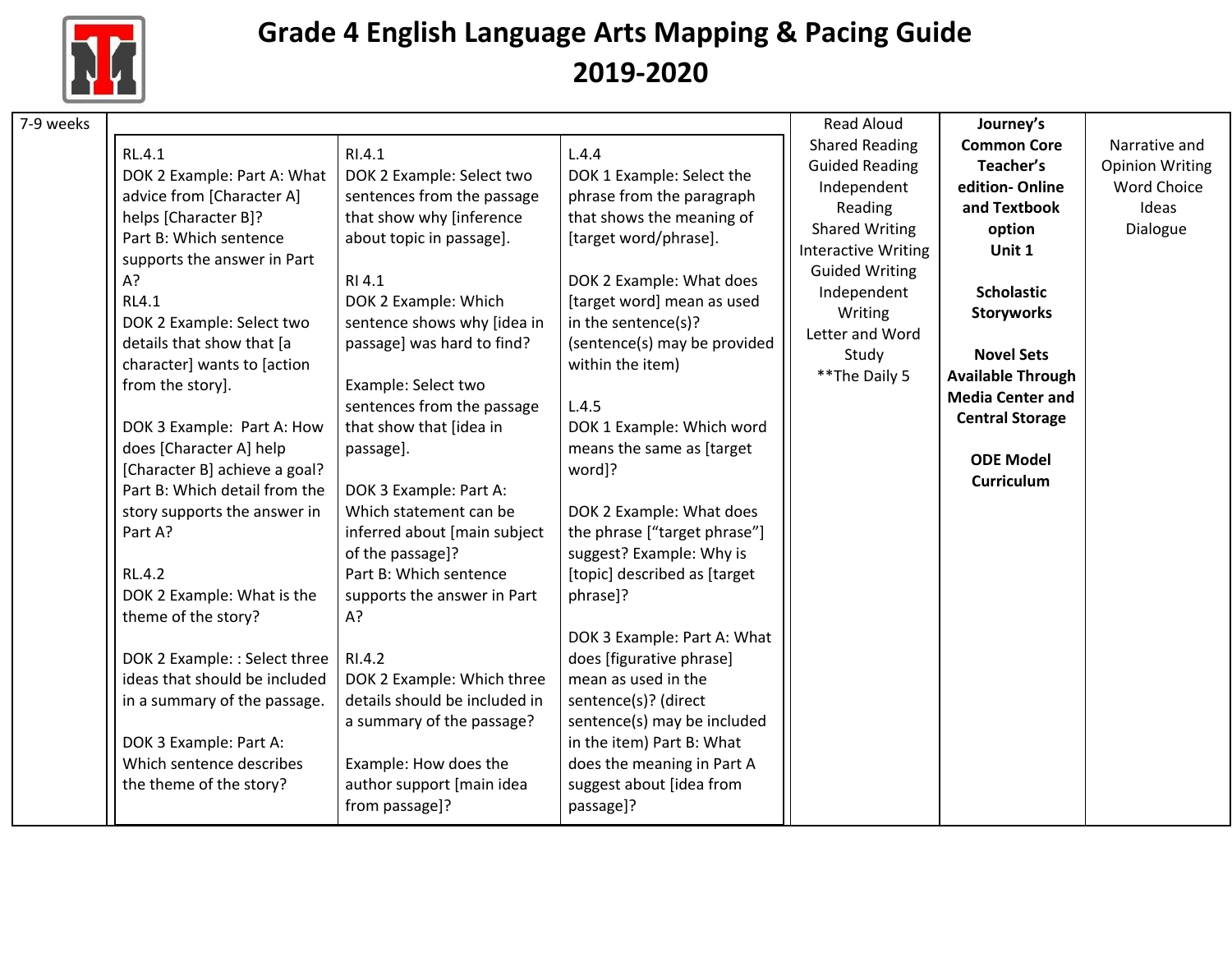

| Part B: Which detail from the   |                               |  |  |
|---------------------------------|-------------------------------|--|--|
| story                           | DOK 3 Example: Part A: What   |  |  |
|                                 | is the main idea of the       |  |  |
| RL.4.3                          | passage?                      |  |  |
| DOK 2 Example: What does        | Part B: Which detail from the |  |  |
| this sentence show about        | passage supports the main     |  |  |
| why [a character] made [a       | idea?                         |  |  |
| decision]?                      |                               |  |  |
|                                 | RI.4.3                        |  |  |
| Why is the setting important    | DOK 2 Example: Select two     |  |  |
| in the passage?                 | things that happened as a     |  |  |
|                                 | result of [an action in the   |  |  |
| DOK 3 Example: Example:         | passage].                     |  |  |
| Part A: Why does [event from    |                               |  |  |
| text] finally happen?           | DOK 3 Example: Part A: Why    |  |  |
| Part B: Which detail from the   | did [relationship from        |  |  |
| passage supports the answer     | passage] help lead to [effect |  |  |
| in Part A?                      | of relationship]?             |  |  |
|                                 | Part B: Which sentence from   |  |  |
| Example: Part A: How are        | the passage supports the      |  |  |
| [Character A] and [Character    | answer in Part A?             |  |  |
| B] similar?                     |                               |  |  |
| Part B: Select two details that |                               |  |  |
| support the answer in Part A.   |                               |  |  |

| $\boxed{Topics}_{\tiny P}$           |  |
|--------------------------------------|--|
|                                      |  |
| $\frac{\&}{\&}\,\,\,grad\,\,\,$ ards |  |
|                                      |  |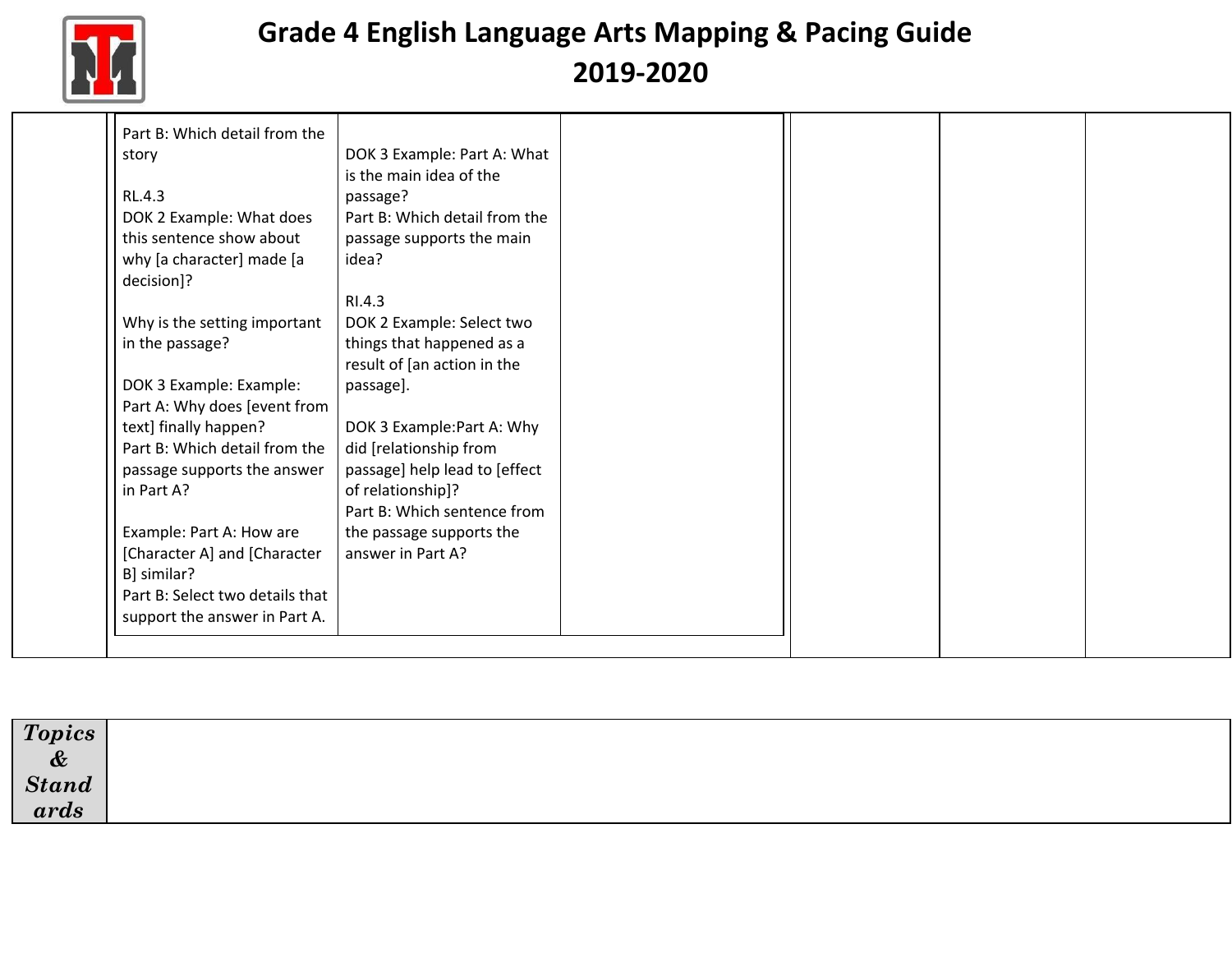

*Q2*

| <b>Literature</b><br><b>Key Ideas and Details</b><br>RL.4.1 Refer to details and examples in a text when explaining what the<br>text says explicitly and when drawing inferences from the text<br><b>Craft and Structure</b>                                                                                                 | <b>Informational</b><br><b>Key Ideas and Details</b><br>RI.4.1 Refer to details and examples in a text when explaining what the text says<br>explicitly and when drawing inferences from the text.                                                                                |
|------------------------------------------------------------------------------------------------------------------------------------------------------------------------------------------------------------------------------------------------------------------------------------------------------------------------------|-----------------------------------------------------------------------------------------------------------------------------------------------------------------------------------------------------------------------------------------------------------------------------------|
| RL.4.4 Determine the meaning of words and phrases as they are<br>used in a text, including those that allude to significant<br>characters found in mythology (e.g., Herculean).                                                                                                                                              | <b>Craft and Structure</b><br>RI.4.4 Determine the meaning of general academic and domain-specific words or<br>phrases in a text relevant to a grade 4 topic or subject area.                                                                                                     |
| RL.4.5 Explain major differences between poems, drama, and<br>prose, and refer to the structural elements of poems (e.g., verse,<br>rhythm, meter) and drama (e.g., casts of characters, settings,                                                                                                                           | RI.4.5 Describe the overall structure (e.g., chronology, comparison,<br>cause/effect, problem/solution) of events, ideas, concepts, or<br>information in a text or part of a text.                                                                                                |
| descriptions, dialogue, stage directions) when writing or speaking<br>about a text.<br>RL.4.6 Compare and contrast the point of view from which                                                                                                                                                                              | RI.4.6 Compare and contrast a firsthand and secondhand account of the<br>same event or topic; describe the differences in focus and the<br>information provided.                                                                                                                  |
| different stories are narrated, including the difference between<br>first- and third-person narrations.                                                                                                                                                                                                                      | Previous Grade Level Progression Statement In the previous grade level,<br>students were expected to define words using context, to use text                                                                                                                                      |
| Previous Grade Level Progression Statement In the previous<br>grade level, students were expected to distinguish between literal                                                                                                                                                                                             | features efficiently and to distinguish their own perspective from that of<br>the author of a text.                                                                                                                                                                               |
| and nonliteral language, refer to a specific part of stories,<br>dramas, and poems, and to describe how each part builds on the<br>next. Students can distinguish the differences between first<br>person and third person narration.                                                                                        | Next Grade Level Progression Statement In the next grade level,<br>students are expected to determine the meaning of general academic<br>and domain specific words, compare and contrast the structure of<br>multiple texts, and analyze the similarities and differences between |
| Next Grade Level Progression Statement In the next grade,<br>students are expected to analyze the ways authors use figurative<br>language to impact meaning. Students explain how parts of a<br>text contribute to the overall meaning, and explain how point of<br>view and perspective influence how events are described. | multiple accounts, as related to the perspectives they represent.                                                                                                                                                                                                                 |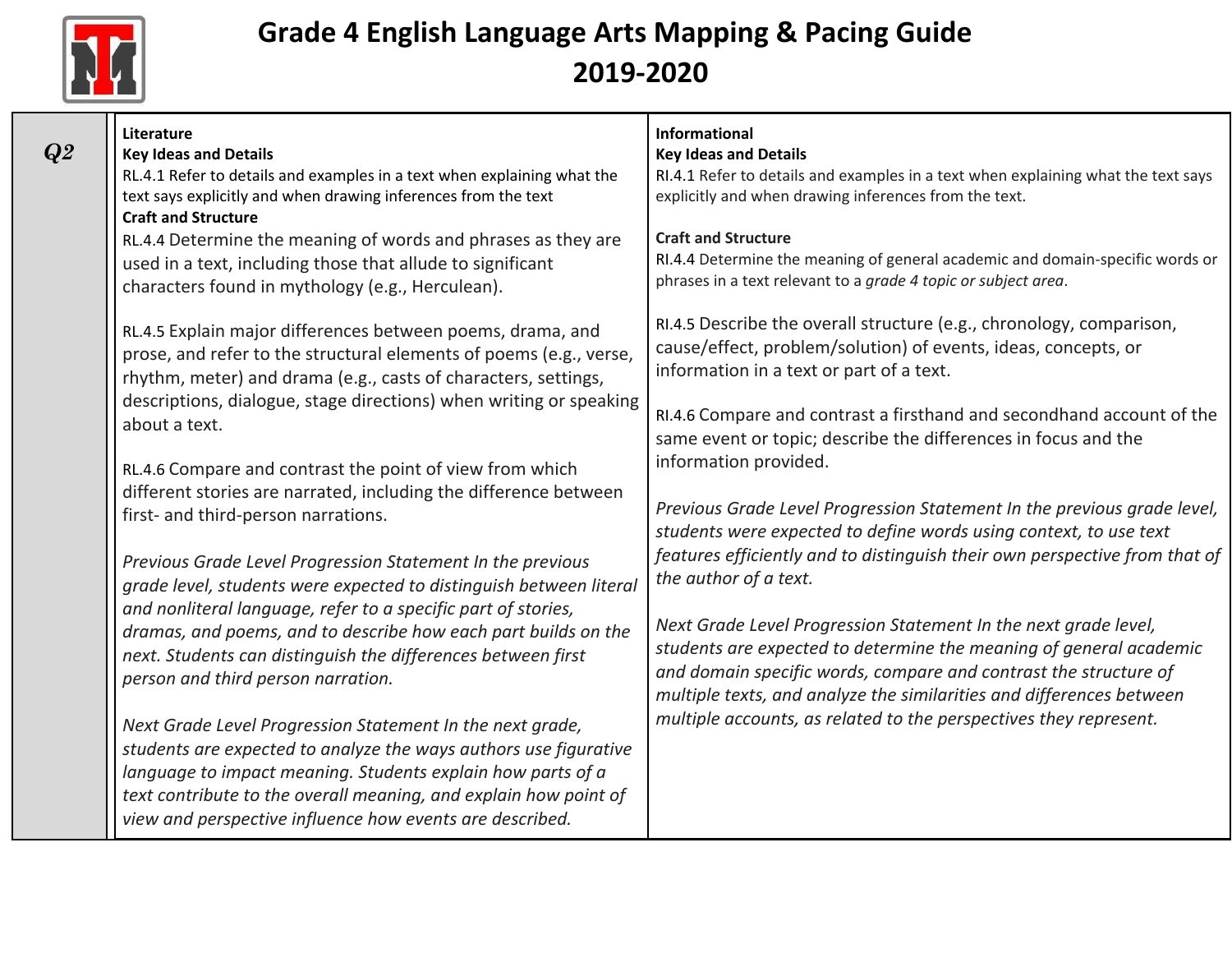

W.4.1: Write opinion pieces on topics or texts, supporting a point of view with reasons and information.

W.4.4: Produce clear and coherent writing in which the development and organization are appropriate to task, purpose, and audience. (Grade-specific expectations for writing types are defined in standards 1-3 above.)

W.4.5: With guidance and support from peers and adults, develop and strengthen writing as needed by planning, revising, and editing.

W.4.6 With some guidance and support from adults, use technology, including the Internet, to produce and publish writing as well as to interact and collaborate with others, while demonstrating sufficient command of keyboarding skills.

W.4.7 Conduct short research projects that build knowledge through investigation of different aspects of a topic.

W.4.8 Recall relevant information from experiences or gather relevant information from print and digital sources; take notes and categorize information and provide a list of sources.

W.4.9: Draw evidence from literary or informational texts to support analysis, reflection, and research.

#### **Informative/Explanatory 6 Weeks Into Q3**

W.4.2 Write informative/explanatory texts to examine a topic and convey ideas and information clearly.

a. Introduce a topic clearly and group related information in paragraphs and sections; include formatting (e.g., headings), illustrations, and multimedia to aid comprehension, if needed.

b. Develop the topic with facts, definitions, concrete details, quotations, or other information and examples related to the topic.

c. Link ideas within categories of information using words and phrases (e.g., another, for example, also, because).

d. Use precise language and domain-specific vocabulary to inform about or explain the topic. '

e. Provide a concluding statement or section related to the information or explanation presented.

W.4.4

W.4.5

W.4.6

W.4.7

W.4.8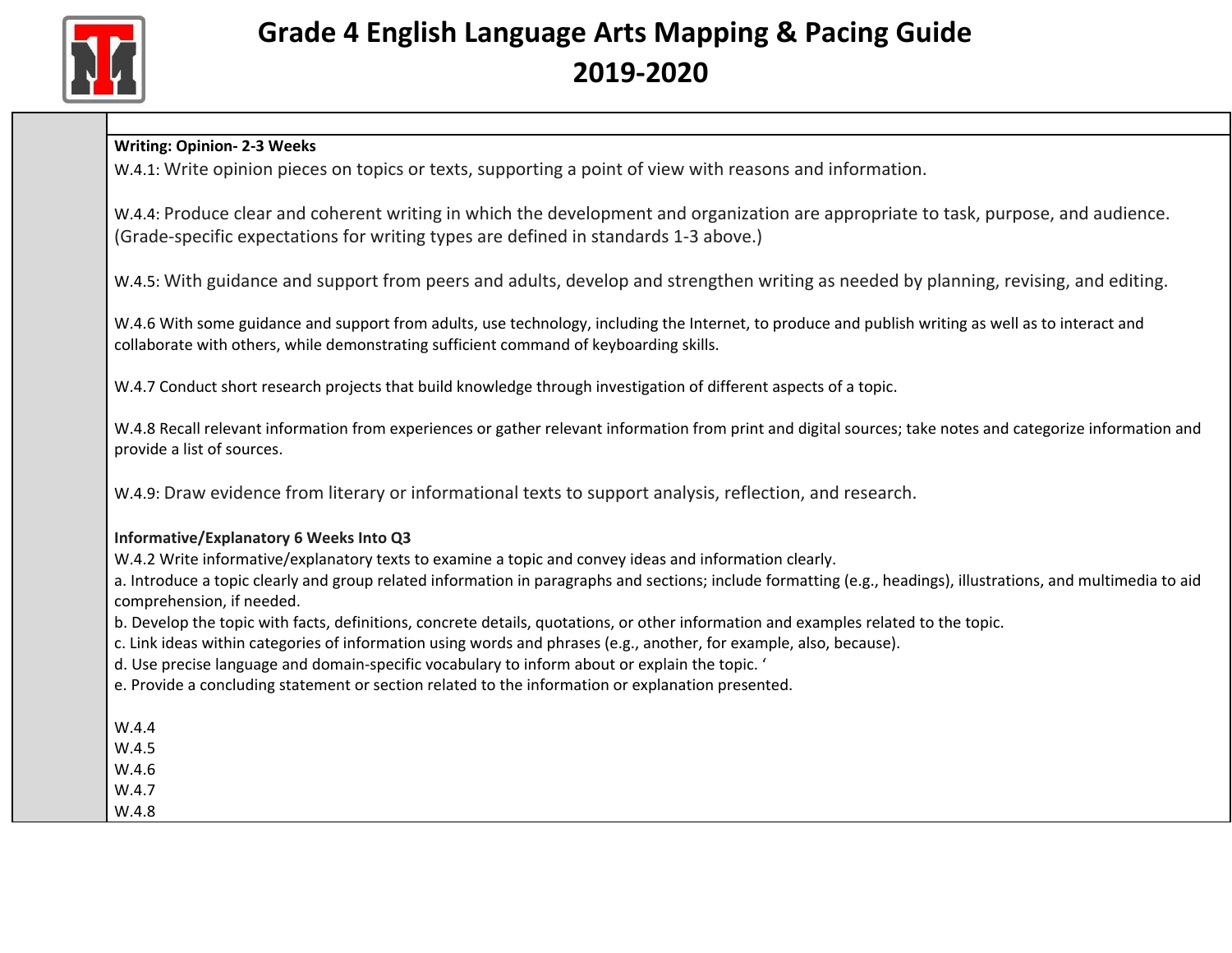

W.4.9

#### **Language**

- L.4.1 Demonstrate command of the conventions of standard English grammar and usage when writing or speaking.
- a. Use relative pronouns (who, whose, whom, which, that) and relative adverbs (where, when, why).
- b. Form and use the progressive (e.g., I was walking; I am walking; I will be walking) verb tenses.
- c. Use modal auxiliaries (e.g., can, may, must) to convey various conditions.
- d. Order adjectives within sentences according to conventional patterns (e.g., a small red bag rather than a red small bag).
- e. Form and use prepositional phrases.
- f. Produce complete sentences, recognizing and correcting inappropriate fragments and run-ons.
- g. Correctly use frequently confused words (e.g., to, too, two; there, their).
- L.4.2 Demonstrate command of the conventions of standard English capitalization, punctuation, and spelling when writing.

a. Use correct capitalization.

- b. Use commas and quotation marks to mark direct speech and quotations from a text.
- c. Use a comma before a coordinating conjunction in a compound sentence.
- d. Spell grade-appropriate words correctly, consulting references as needed.
- L.4.3 Use knowledge of language and its conventions when writing, speaking, reading, or listening.
- a. Choose words and phrases to convey ideas precisely.

b. Choose punctuation for effect.

c. Differentiate between contexts that call for formal English (e.g., presenting ideas) and situations where informal discourse is appropriate (e.g., small-group discussion).

L.4.4 Determine or clarify the meaning of unknown and multiple-meaning words and phrases based on grade 4 reading and content, choosing flexibly from a range of strategies.

a. Use context (e.g., definitions, examples, or restatements in text) as a clue to the meaning of a word or phrase.

b. Use common, grade-appropriate Greek and Latin affixes and roots as clues to the meaning of a word (e.g., telegraph, photograph, autograph).

c. Consult reference materials (e.g., dictionaries, glossaries, thesauruses), both print and digital, to find the pronunciation and determine or clarify the precise meaning of key words and phrases.

- L.4.5 Demonstrate understanding of figurative language, word relationships, and nuances in word meanings.
- a. Explain the meaning of simple similes and metaphors (e.g., as pretty as a picture) in context.
- b. Recognize and explain the meaning of common idioms, adages, and proverbs.
- c. Demonstrate understanding of words by relating them to their antonyms (opposites) and synonyms (words with similar but not identical meanings).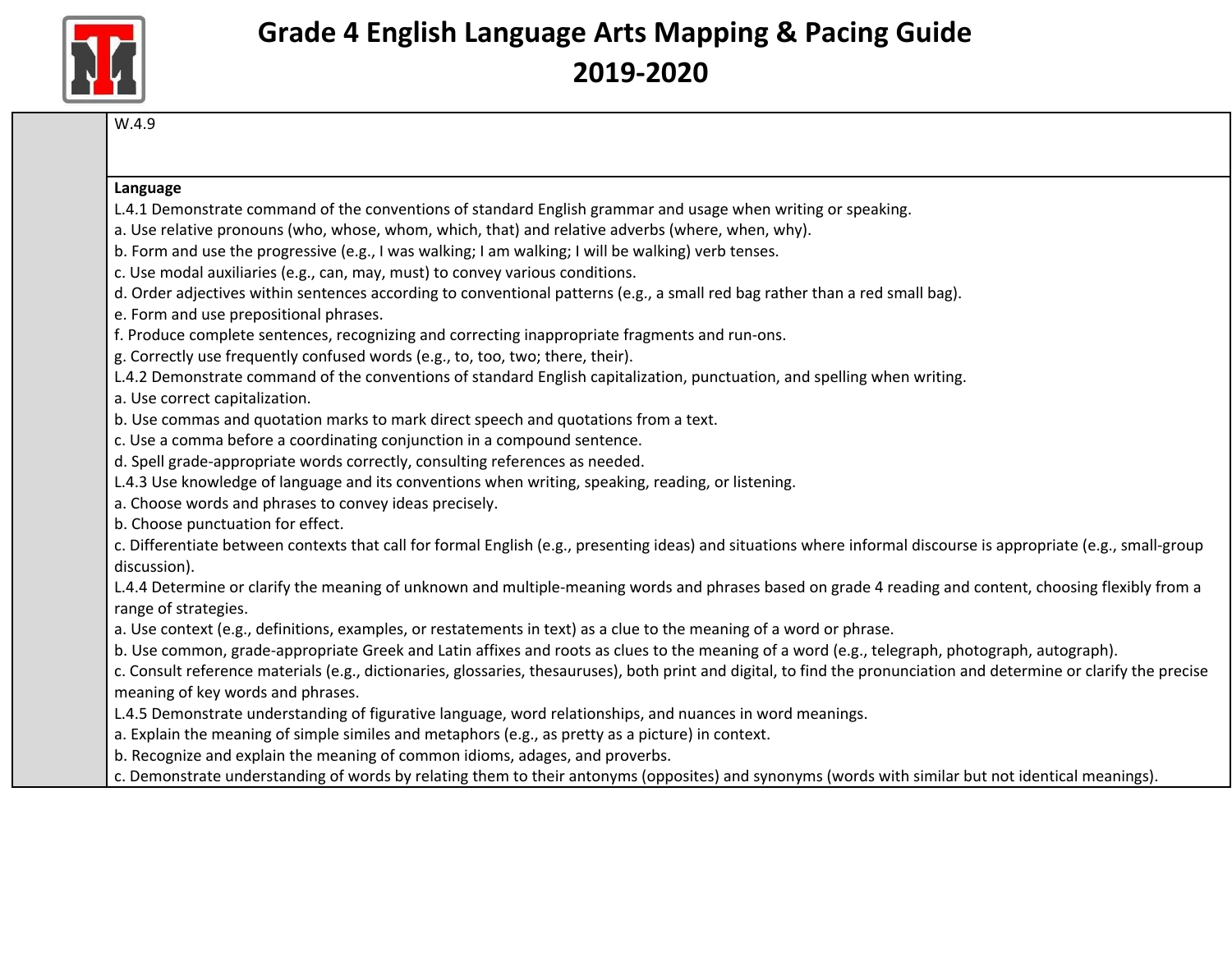

|             | L.4.6 Acquire and use accurately grade-appropriate general academic and domain-specific words and phrases, including those that signal precise actions,        |                                                       |                                                        |                            |                          |                    |  |  |
|-------------|----------------------------------------------------------------------------------------------------------------------------------------------------------------|-------------------------------------------------------|--------------------------------------------------------|----------------------------|--------------------------|--------------------|--|--|
|             | emotions, or states of being (e.g., quizzed, whined, stammered) and that are basic to a particular topic (e.g., wildlife, conservation, and endangered when    |                                                       |                                                        |                            |                          |                    |  |  |
|             | discussing animal preservation).                                                                                                                               |                                                       |                                                        |                            |                          |                    |  |  |
|             | <b>Speaking and Listening</b>                                                                                                                                  |                                                       |                                                        |                            |                          |                    |  |  |
|             | SL.4.1A: Come to discussions prepared, having read or studied required material; explicitly draw on that preparation and other information known about the     |                                                       |                                                        |                            |                          |                    |  |  |
|             | topic to explore ideas under discussion.                                                                                                                       |                                                       |                                                        |                            |                          |                    |  |  |
|             | SL.4.2: Paraphrase portions of a text read aloud or information presented in diverse media and formats, including visually, quantitatively, and orally.        |                                                       |                                                        |                            |                          |                    |  |  |
|             | SL.4.4: Report on a topic or text, tell a story, or recount an experience in an organized manner, using appropriate facts and relevant, descriptive details to |                                                       |                                                        |                            |                          |                    |  |  |
|             | support main ideas or themes; speak clearly at an understandable pace.                                                                                         |                                                       |                                                        |                            |                          |                    |  |  |
|             | SL.4.6: Differentiate between contexts that call for formal English (e.g., presenting ideas) and situations where informal discourse is appropriate (e.g.,     |                                                       |                                                        |                            |                          |                    |  |  |
|             | small-group discussion); use formal English when appropriate to task and situation. (See grade 4 Language standards 1 here for specific expectations.)         |                                                       |                                                        |                            |                          |                    |  |  |
| <b>Time</b> |                                                                                                                                                                | <b>Types of Assessment</b>                            |                                                        | <b>Balanced</b>            | <b>Resources</b>         | Writing            |  |  |
| Frame       |                                                                                                                                                                | (Evidence)                                            |                                                        | Literacy                   | <i>(Curriculu)</i>       | <b>Across The</b>  |  |  |
|             |                                                                                                                                                                |                                                       |                                                        | <i>Integration</i>         | $\boldsymbol{m}$         | Curriculu          |  |  |
|             |                                                                                                                                                                |                                                       |                                                        |                            | Textbook                 | $\boldsymbol{m}$   |  |  |
| 7-9 weeks   |                                                                                                                                                                |                                                       |                                                        | Read Aloud                 | Journey's                |                    |  |  |
|             |                                                                                                                                                                |                                                       |                                                        | <b>Shared Reading</b>      | <b>Common Core</b>       | Opinion Writing    |  |  |
|             | RL.4.1                                                                                                                                                         | RI.4.1                                                | L.4.4                                                  | <b>Guided Reading</b>      | Teacher's                | <b>Word Choice</b> |  |  |
|             | DOK 2 Part A: What advice                                                                                                                                      | DOK <sub>2</sub>                                      | DOK 1 Example: Select the                              | Independent                | edition-Online           | Ideas              |  |  |
|             | from [Character A] helps                                                                                                                                       | Example: Which sentence                               | phrase from the paragraph                              | Reading                    | and Textbook             | Dialogue           |  |  |
|             | [Character B]? Part B: Which                                                                                                                                   | shows why [idea in                                    | that shows the meaning of                              | <b>Shared Writing</b>      | option                   |                    |  |  |
|             | sentence supports the answer                                                                                                                                   | passage] was hard to find?                            | [target word/phrase].                                  | <b>Interactive Writing</b> | Units 2 and 3            |                    |  |  |
|             | in Part A?                                                                                                                                                     | Example: Select two                                   |                                                        | <b>Guided Writing</b>      |                          |                    |  |  |
|             |                                                                                                                                                                | sentences from the                                    | DOK 2 Example: What does                               | Independent                | <b>Scholastic</b>        |                    |  |  |
|             | DOK 3 Example: Part A: How                                                                                                                                     | passage that show that                                | [target word] mean as used                             | Writing                    | <b>Storyworks</b>        |                    |  |  |
|             | does [Character A] help                                                                                                                                        | [idea in passage].                                    | in the sentence(s)?                                    | Letter and Word            |                          |                    |  |  |
|             | [Character B] achieve a goal?<br>Part B: Which detail from the                                                                                                 | DOK <sub>3</sub>                                      | (sentence(s) may be                                    | Study                      | <b>Novel Sets</b>        |                    |  |  |
|             |                                                                                                                                                                |                                                       | provided within the item)                              | ** The Daily 5             | <b>Available Through</b> |                    |  |  |
|             | story supports the answer in<br>Part A?                                                                                                                        | Example: Part A: Which<br>statement can be inferred   |                                                        |                            | <b>Media Center and</b>  |                    |  |  |
|             |                                                                                                                                                                |                                                       | L.4.5                                                  |                            | <b>Central Storage</b>   |                    |  |  |
|             | RL.4.2                                                                                                                                                         | about [main subject of the<br>passage]? Part B: Which | DOK 1 Example: Which word<br>means the same as [target |                            |                          |                    |  |  |
|             |                                                                                                                                                                | sentence supports the                                 | word]?                                                 |                            | <b>ODE Model</b>         |                    |  |  |
|             |                                                                                                                                                                |                                                       |                                                        |                            | Curriculum               |                    |  |  |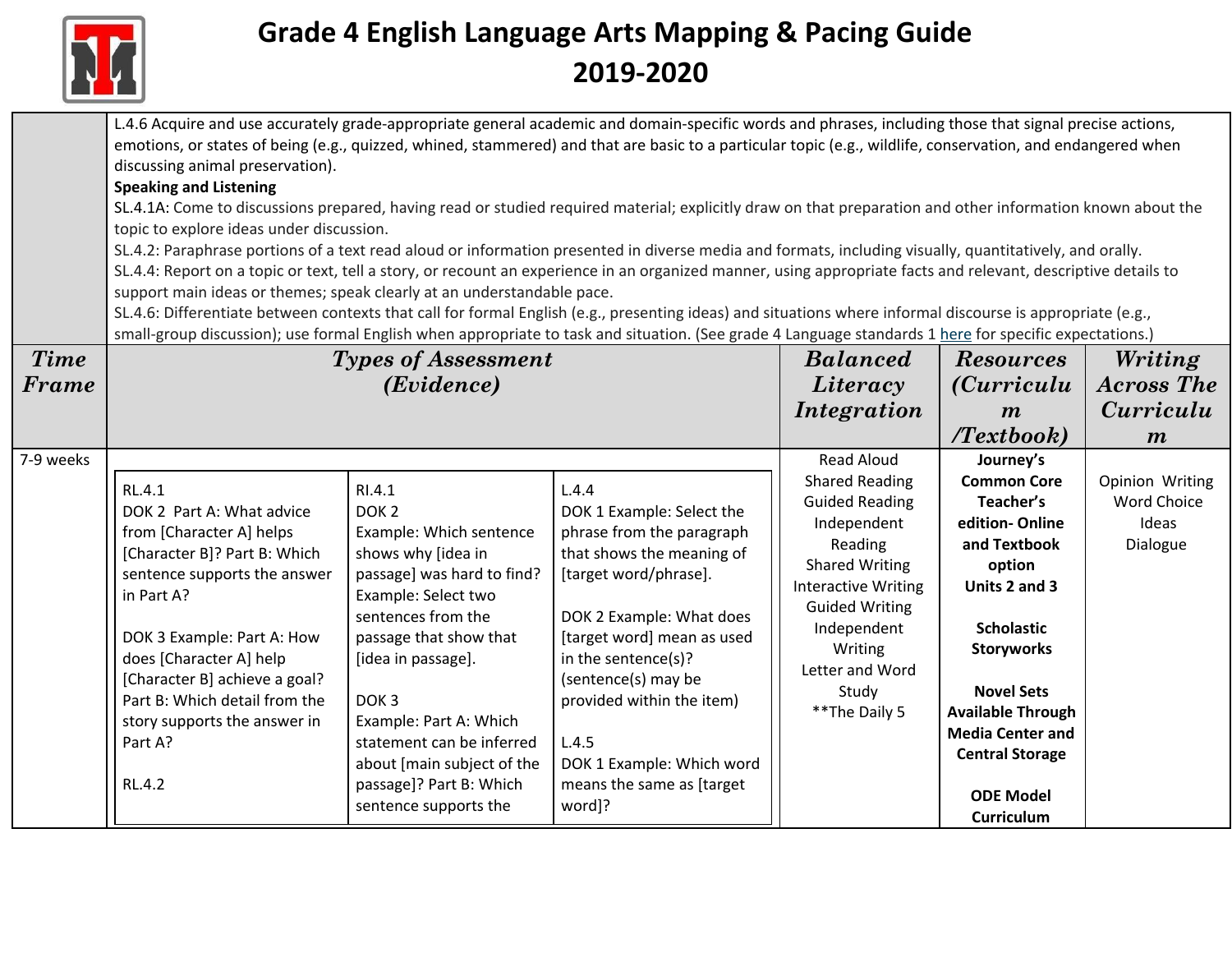

| DOK 2 Example: What is the     | answer in Part A?          |                              |  |  |
|--------------------------------|----------------------------|------------------------------|--|--|
| theme of the story?            |                            | DOK 2 Example: What does     |  |  |
|                                | RI.4.2                     | the phrase ["target phrase"] |  |  |
| Example: Select three ideas    | DOK <sub>2</sub>           | suggest? Example: Why is     |  |  |
| that should be included in a   | Example: Which three       | [topic] described as [target |  |  |
| summary of the passage.        | details should be included | phrase]?                     |  |  |
|                                | in a summary of the        |                              |  |  |
| DOK 3 Example:                 | passage? Example: How      | DOK 3 Example: Part A:       |  |  |
| Part A: Which sentence         | does the author support    | What does [figurative        |  |  |
| describes the theme of the     | [main idea from passage]?  | phrase] mean as used in the  |  |  |
| story?                         |                            | sentence(s)? (direct         |  |  |
| Part B: Which detail from the  | DOK <sub>3</sub>           | sentence(s) may be included  |  |  |
| story supports the answer in   | Example: Part A: What is   | in the item) Part B: What    |  |  |
| Part A?                        | the main idea of the       | does the meaning in Part A   |  |  |
|                                | passage? Part B: Which     | suggest about [idea from     |  |  |
| RL.4.3                         | detail from the passage    | passage]?                    |  |  |
| DOK 2 Example: What does       | supports the main idea?    |                              |  |  |
| this sentence show about why   |                            |                              |  |  |
| [a character] made [a          | RI.4.3                     |                              |  |  |
| decision]?                     | DOK <sub>2</sub>           |                              |  |  |
|                                | Example: Select two things |                              |  |  |
| Example: Why is the setting    | that happened as a result  |                              |  |  |
| important in the passage?      | of [an action in the       |                              |  |  |
|                                | passage].                  |                              |  |  |
| DOK 3 Example: Part A: How     |                            |                              |  |  |
| does [Character A's] opinion   | DOK <sub>3</sub>           |                              |  |  |
| about [a subject] differ from  | example: Part A: Why did   |                              |  |  |
| [Character B's]? Part B: Which | [relationship from         |                              |  |  |
| detail from the passage        | passage] help lead to      |                              |  |  |
| supports the answer in Part A? | [effect of relationship]?  |                              |  |  |
|                                | Part B: Which sentence     |                              |  |  |
|                                | from the passage supports  |                              |  |  |
|                                | the answer in Part A?      |                              |  |  |
|                                |                            |                              |  |  |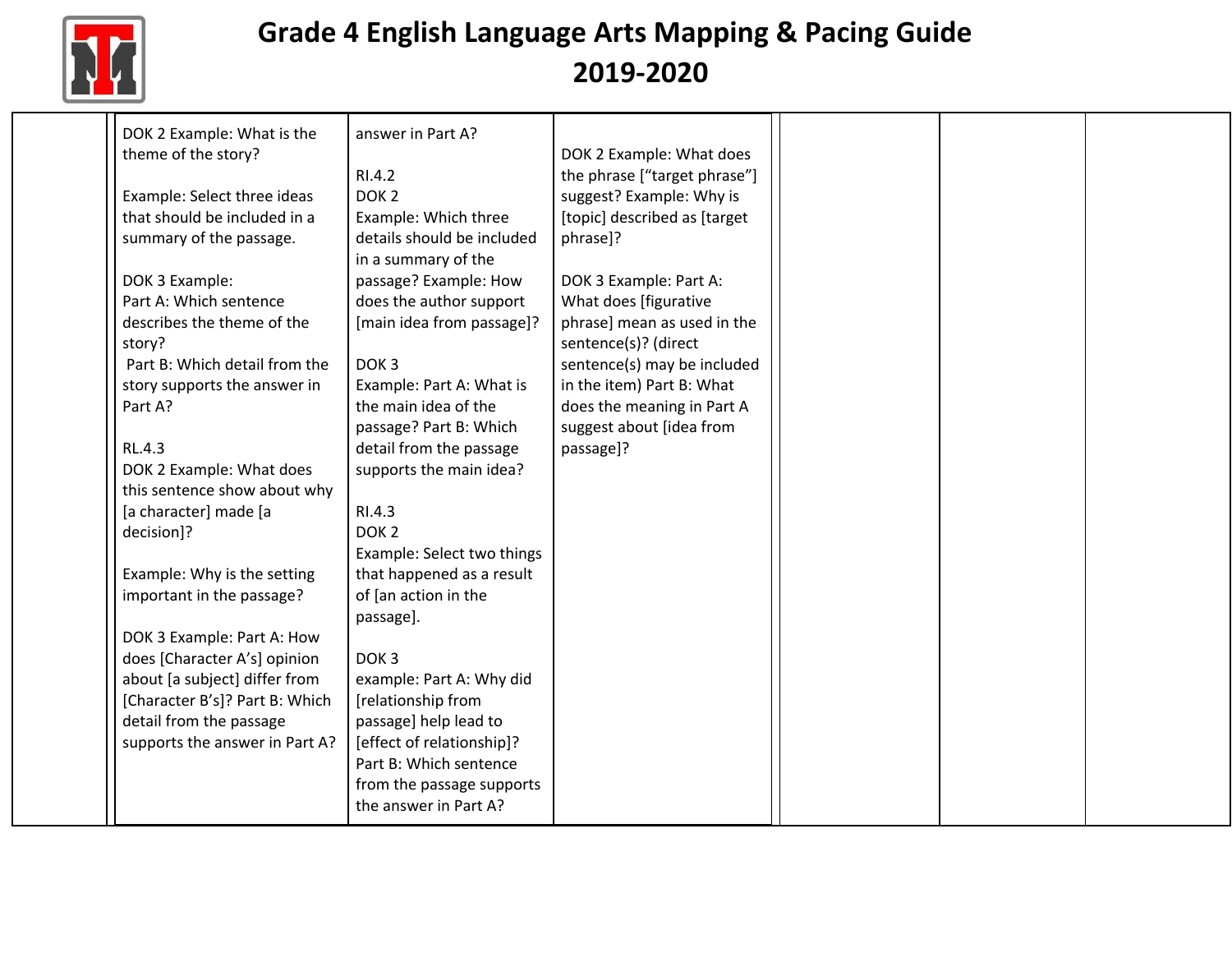

| <b>Topics</b>                              |                                                                                                                                                                                                                                                                                                                      |                                                                                                                                                                                                       |
|--------------------------------------------|----------------------------------------------------------------------------------------------------------------------------------------------------------------------------------------------------------------------------------------------------------------------------------------------------------------------|-------------------------------------------------------------------------------------------------------------------------------------------------------------------------------------------------------|
| $\boldsymbol{\mathcal{X}}$<br><b>Stand</b> | Literature<br><b>Key Ideas and Details</b><br>RL.4.1 Refer to details and examples in a text when explaining what the                                                                                                                                                                                                | Informational<br><b>Key Ideas and Details</b><br>RI.4.1 Refer to details and examples in a text when explaining what the text says                                                                    |
| ards<br>Q3                                 | text says explicitly and when drawing inferences from the text<br><b>Craft and Structure</b><br>You may also want to think about inserting RL 4.4, 4.5, and 4.6 here as well.                                                                                                                                        | explicitly and when drawing inferences from the text.<br><b>Craft and Structure</b>                                                                                                                   |
|                                            | <b>Integration of Knowledge and Ideas</b><br>R.L.4.7: Make connections between the text of a story or drama and a<br>visual or oral presentation of the text, identifying where each version<br>reflects specific descriptions and directions in the text.                                                           | RI 4.4 Determine the meaning of general academic and domain specific words or<br>phrases from grade level text<br>RI 4.5 Explain how a series of chapters, scenes, or stanzas fit together to provide |
|                                            | RL4.9: Compare and contrast the treatment of similar themes and topics                                                                                                                                                                                                                                               | an overall structure of a particular story, drama, or poem,.                                                                                                                                          |
|                                            | (e.g., opposition of good and evil) and patterns of events (e.g., the quest)<br>in stories, myths, and traditional literature from different cultures.                                                                                                                                                               | RI 4.6 Analyze multiple accounts of the same event or topic<br><b>Integration of Knowledge and Ideas</b><br>RI.4.7: Interpret information presented visually, orally, or quantitatively (e.g., in     |
|                                            | Previous Grade Level Progression Statement In the previous grade level,<br>students were expected to understand the role illustrations play in telling<br>the story and were able to compare and contrast story variations. Readers<br>will synthesize information from a variety of sources including print, audio, | charts, graphs, diagrams, time lines, animations, or interactive elements on Web<br>pages) and explain how the information contributes to an understanding of the<br>text in which it appears.        |
|                                            | and visual. They will integrate their knowledge and ideas to make<br>connections and comparisons across texts.                                                                                                                                                                                                       | RI.4.8: Explain how an author uses reasons and evidence to support particular<br>points in a text.                                                                                                    |
|                                            | Next Grade Level Progression Statement In the next grade level, students<br>analyze how visual and multimedia contribute to tone, mood, or the<br>appeal of a text. Students will compare and contrast stories in the same                                                                                           | RI 4.9: Integrate information from two texts on the same topic in order to write or<br>speak about the subject knowledgeably.                                                                         |
|                                            | genre on their approach to similar themes and topics.                                                                                                                                                                                                                                                                | Previous Grade Level Progression Statement In the previous grade-level, students<br>were expected to describe and explain the way topics in historical, scientific and                                |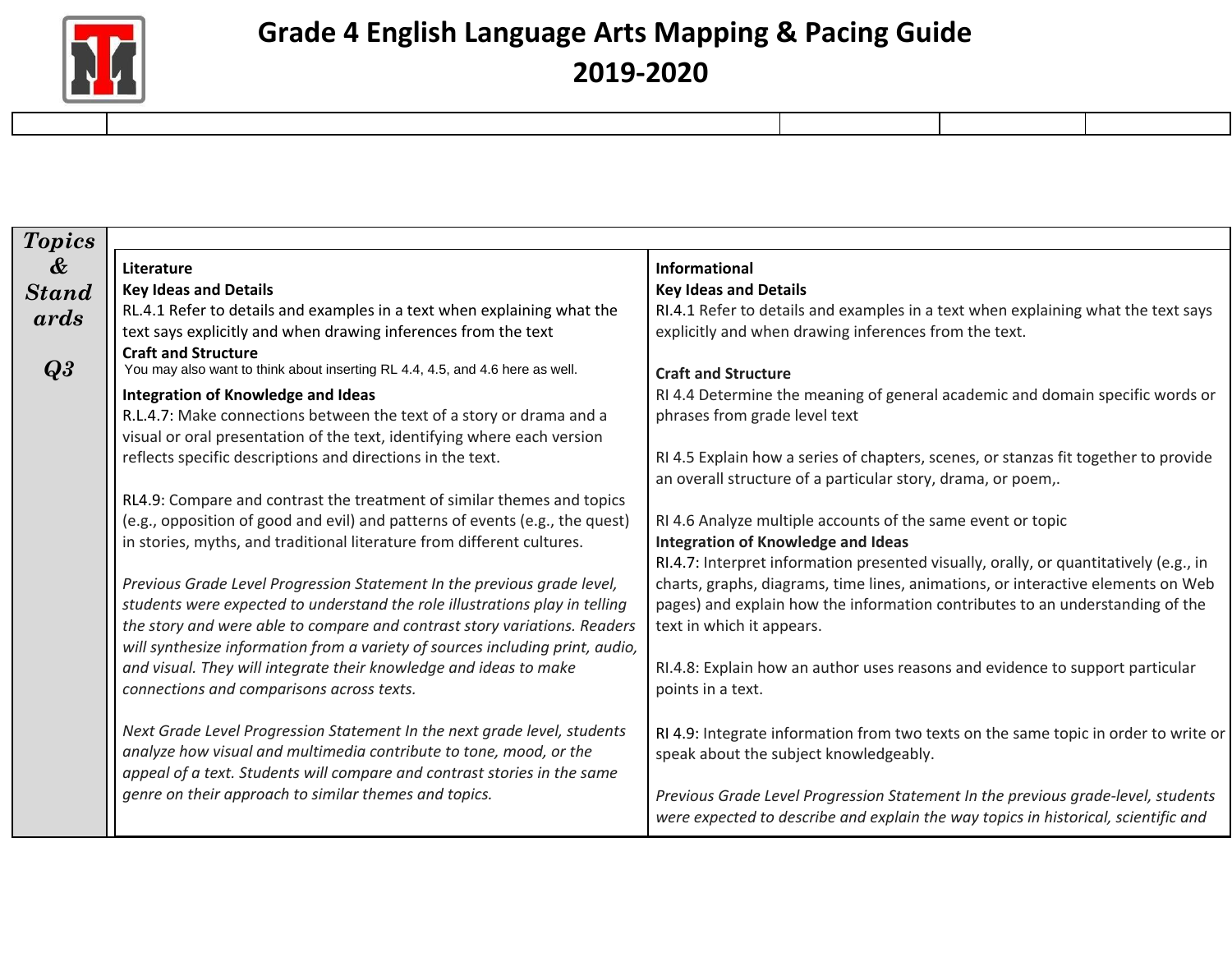

*technical texts connect using language specific to that content. Students determined the author's point and the evidence used to support that point, and investigated similar main ideas and topics across texts.*

*Next Grade Level Progressions Statement In the next grade level, students are expected to integrate information from print and digital sources across several texts as a way to develop comprehensive understanding. Students should be able to support specific points in the text by identifying textual evidence.*

#### **Writing:**

#### **Informative/Explanatory (6 weeks)**

W.4.2: Write informative/explanatory texts to examine a topic and convey ideas and information clearly.

- a. Introduce a topic clearly and group related information in paragraphs and sections; include formatting (e.g., headings), illustrations, and multimedia when useful to aiding comprehension.
- b. Develop the topic with facts, definitions, concrete details, quotations, or other information and examples related to the topic.
- c. Link ideas within categories of information using words and phrases (e.g., *another*, *for example*, *also*, *because*).
- d. Use precise language and domain-specific vocabulary to inform about or explain the topic.
- e. Provide a concluding statement or section related to the information or explanation presented.

W.4.4: Produce clear and coherent writing in which the development and organization are appropriate to task, purpose, and audience. (Grade-specific expectations for writing types are defined in standards 1-3 above.)

W.4.5: With guidance and support from peers and adults, develop and strengthen writing as needed by planning, revising, and editing.

W.4.6: With some guidance and support from adults, use technology, including the Internet, to produce and publish writing as well as to interact and collaborate with others; demonstrate sufficient command of keyboarding skills to type a minimum of one page in a single sitting.

W.4.8: Recall relevant information from experiences or gather relevant information from print and digital sources; take notes and categorize information, and provide a list of sources.

W.4.9: Draw evidence from literary or informational texts to support analysis, reflection, and research.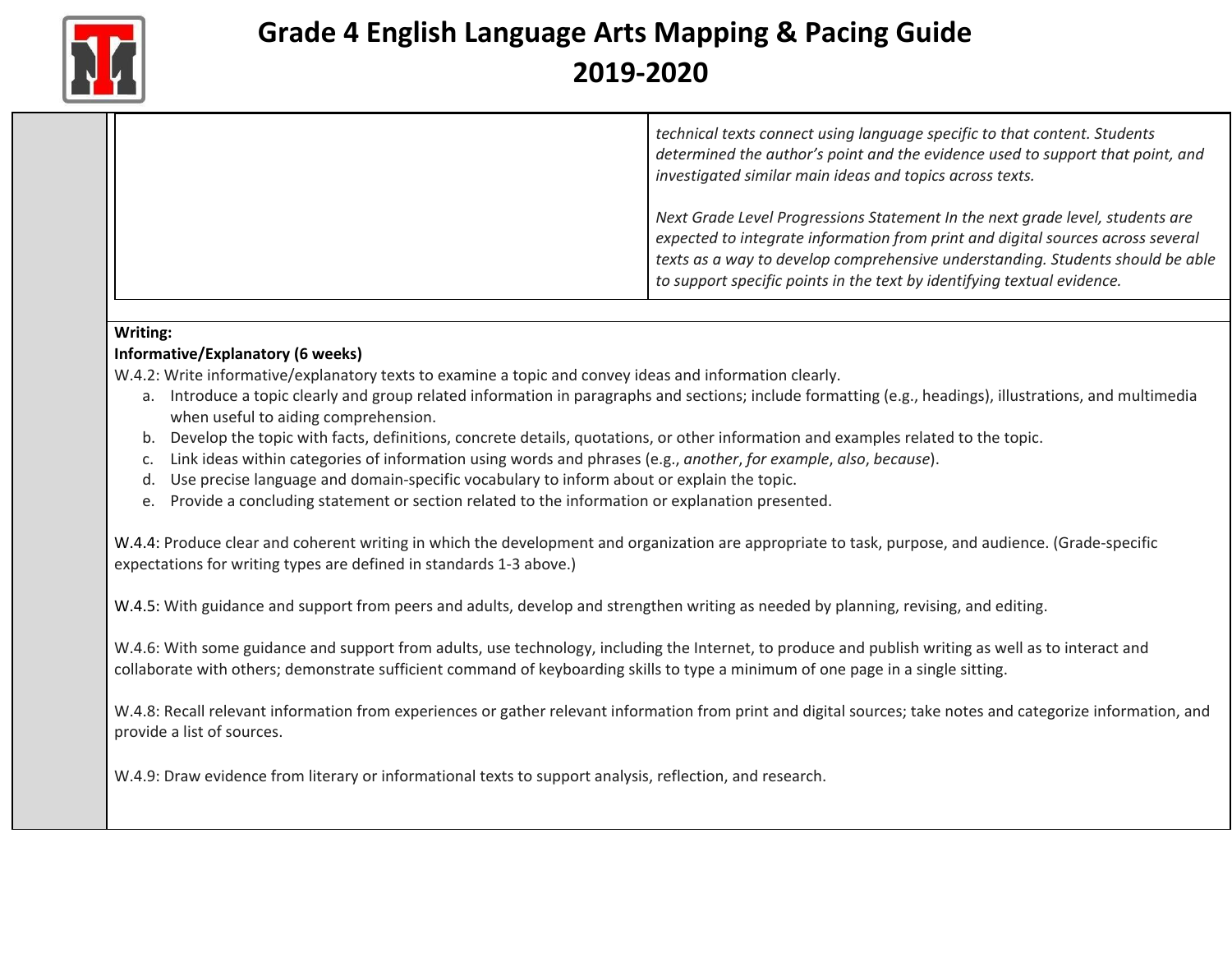

### **Opinion (3 weeks)** W.4.1 Write opinion pieces on topics or texts, supporting a point of view with reasons and information. a. Introduce a topic or text clearly, state an opinion, and create an organizational structure in which ideas are logically grouped to support the writer's purpose. b. Provide logically ordered reasons that are supported by facts and details. c. Link opinion and reasons using words, phrases, and clauses (e.g., consequently, specifically). d. Provide a concluding statement or section related to the opinion presented. W.4.4: Produce clear and coherent writing in which the development and organization are appropriate to task, purpose, and audience. (Grade-specific expectations for writing types are defined in standards 1-3 above.) W.4.5: With guidance and support from peers and adults, develop and strengthen writing as needed by planning, revising, and editing. W.4.6 With some guidance and support from adults, use technology, including the Internet, to produce and publish writing as well as to interact and collaborate with others, while demonstrating sufficient command of keyboarding skills. W.4.7 Conduct short research projects that use several sources to build knowledge through investigation of different aspects of a topic. W.4.8 Recall relevant information from experiences or gather relevant information from print and digital sources; summarize or paraphrase information in notes and finished work and provide a list of sources. W.4.9: Draw evidence from literary or informational texts to support analysis, reflection, and research. **Language** L.4.1 Demonstrate command of the conventions of standard English grammar and usage when writing or speaking. a. Use relative pronouns (who, whose, whom, which, that) and relative adverbs (where, when, why). b. Form and use the progressive (e.g., I was walking; I am walking; I will be walking) verb tenses. c. Use modal auxiliaries (e.g., can, may, must) to convey various conditions. d. Order adjectives within sentences according to conventional patterns (e.g., a small red bag rather than a red small bag). e. Form and use prepositional phrases. f. Produce complete sentences, recognizing and correcting inappropriate fragments and run-ons. g. Correctly use frequently confused words (e.g., to, too, two; there, their). L.4.2 Demonstrate command of the conventions of standard English capitalization, punctuation, and spelling when writing. a. Use correct capitalization. b. Use commas and quotation marks to mark direct speech and quotations from a text. c. Use a comma before a coordinating conjunction in a compound sentence. d. Spell grade-appropriate words correctly, consulting references as needed. L.4.3 Use knowledge of language and its conventions when writing, speaking, reading, or listening.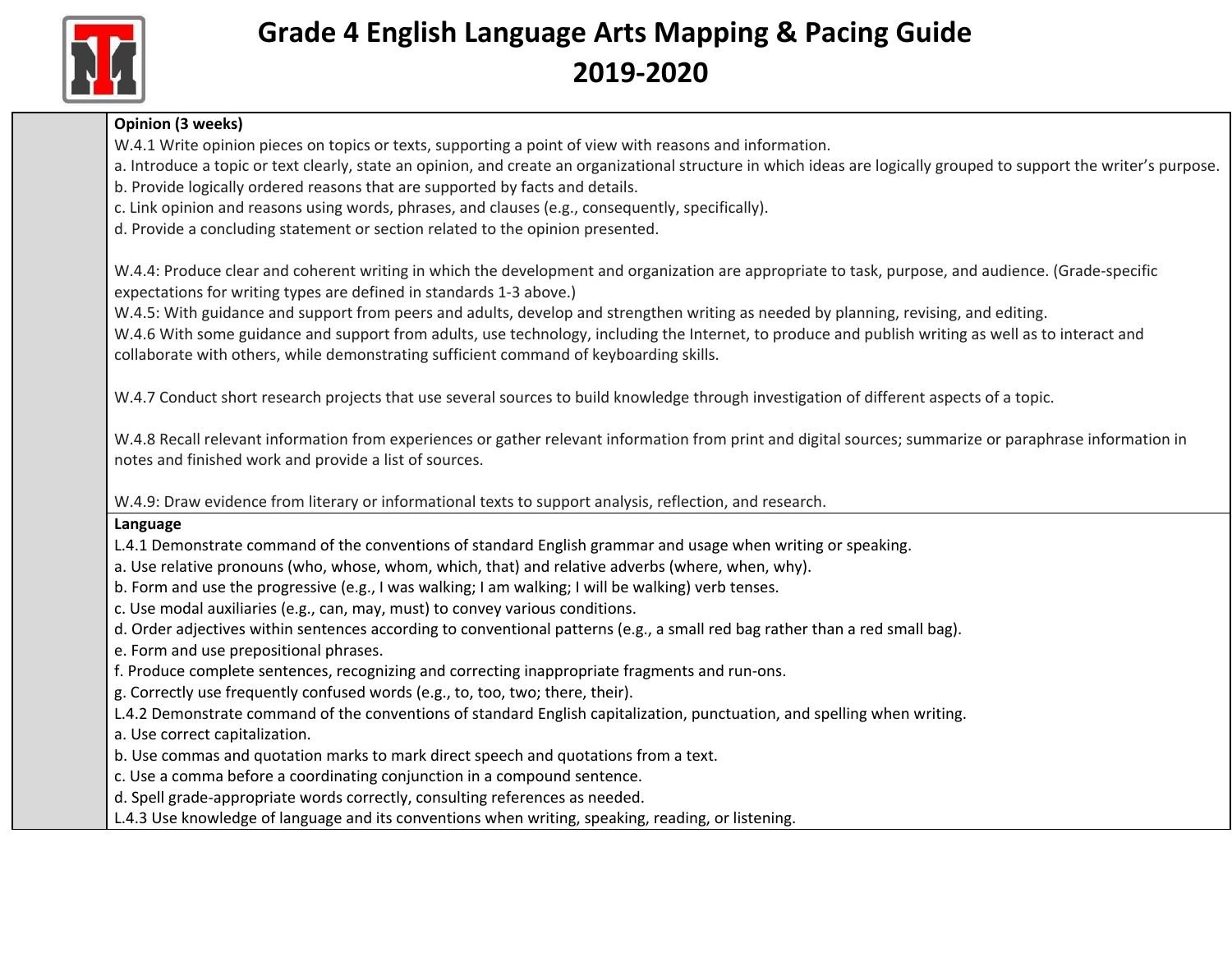

|             | a. Choose words and phrases to convey ideas precisely.                                                                                                                            |                            |                                                                                                                                                                      |                       |                    |                        |  |  |
|-------------|-----------------------------------------------------------------------------------------------------------------------------------------------------------------------------------|----------------------------|----------------------------------------------------------------------------------------------------------------------------------------------------------------------|-----------------------|--------------------|------------------------|--|--|
|             | b. Choose punctuation for effect.                                                                                                                                                 |                            |                                                                                                                                                                      |                       |                    |                        |  |  |
|             | c. Differentiate between contexts that call for formal English (e.g., presenting ideas) and situations where informal discourse is appropriate (e.g., small-group<br>discussion). |                            |                                                                                                                                                                      |                       |                    |                        |  |  |
|             | range of strategies.                                                                                                                                                              |                            | L.4.4 Determine or clarify the meaning of unknown and multiple-meaning words and phrases based on grade 4 reading and content, choosing flexibly from a              |                       |                    |                        |  |  |
|             |                                                                                                                                                                                   |                            | a. Use context (e.g., definitions, examples, or restatements in text) as a clue to the meaning of a word or phrase.                                                  |                       |                    |                        |  |  |
|             |                                                                                                                                                                                   |                            | b. Use common, grade-appropriate Greek and Latin affixes and roots as clues to the meaning of a word (e.g., telegraph, photograph, autograph).                       |                       |                    |                        |  |  |
|             |                                                                                                                                                                                   |                            | c. Consult reference materials (e.g., dictionaries, glossaries, thesauruses), both print and digital, to find the pronunciation and determine or clarify the precise |                       |                    |                        |  |  |
|             | meaning of key words and phrases.                                                                                                                                                 |                            |                                                                                                                                                                      |                       |                    |                        |  |  |
|             |                                                                                                                                                                                   |                            | L.4.5 Demonstrate understanding of figurative language, word relationships, and nuances in word meanings.                                                            |                       |                    |                        |  |  |
|             |                                                                                                                                                                                   |                            | a. Explain the meaning of simple similes and metaphors (e.g., as pretty as a picture) in context.                                                                    |                       |                    |                        |  |  |
|             | b. Recognize and explain the meaning of common idioms, adages, and proverbs.                                                                                                      |                            |                                                                                                                                                                      |                       |                    |                        |  |  |
|             |                                                                                                                                                                                   |                            | c. Demonstrate understanding of words by relating them to their antonyms (opposites) and synonyms (words with similar but not identical meanings).                   |                       |                    |                        |  |  |
|             |                                                                                                                                                                                   |                            | L.4.6 Acquire and use accurately grade-appropriate general academic and domain-specific words and phrases, including those that signal precise actions,              |                       |                    |                        |  |  |
|             |                                                                                                                                                                                   |                            | emotions, or states of being (e.g., quizzed, whined, stammered) and that are basic to a particular topic (e.g., wildlife, conservation, and endangered when          |                       |                    |                        |  |  |
|             | discussing animal preservation).                                                                                                                                                  |                            |                                                                                                                                                                      |                       |                    |                        |  |  |
|             | <b>Speaking and Listening</b>                                                                                                                                                     |                            |                                                                                                                                                                      |                       |                    |                        |  |  |
|             |                                                                                                                                                                                   |                            | SL.4.1: Engage effectively in a range of collaborative discussions (one-on-one, in groups, and teacher-led) with diverse partners on grade 5 topics and texts,       |                       |                    |                        |  |  |
|             | building on others' ideas and expressing their own clearly.                                                                                                                       |                            |                                                                                                                                                                      |                       |                    |                        |  |  |
|             |                                                                                                                                                                                   |                            | SL.4.2: Summarize a written text read aloud or information presented in diverse media and formats, including visually, quantitatively, and orally.                   |                       |                    |                        |  |  |
|             |                                                                                                                                                                                   |                            | SL.4.4: Report on a topic or text or present an opinion, sequencing ideas logically and using appropriate facts and relevant, descriptive details to support main    |                       |                    |                        |  |  |
|             | ideas or themes; speak clearly at an understandable pace.                                                                                                                         |                            |                                                                                                                                                                      |                       |                    |                        |  |  |
|             | SL.4.6: Adapt speech to a variety of contexts and tasks, using formal English when appropriate to task and situation. (See grade 5 Language standards 1 and                       |                            |                                                                                                                                                                      |                       |                    |                        |  |  |
|             | 3 here for specific expectations.)                                                                                                                                                |                            |                                                                                                                                                                      |                       |                    |                        |  |  |
| <b>Time</b> |                                                                                                                                                                                   | <b>Types of Assessment</b> |                                                                                                                                                                      | <b>Balanced</b>       | <b>Resources</b>   | Writing                |  |  |
| Frame       |                                                                                                                                                                                   | (Evidence)                 |                                                                                                                                                                      | Literacy              | <i>(Curriculu</i>  | <b>Across The</b>      |  |  |
|             |                                                                                                                                                                                   |                            |                                                                                                                                                                      | Integration           | $\boldsymbol{m}$   | <i>Curriculu</i>       |  |  |
|             |                                                                                                                                                                                   |                            |                                                                                                                                                                      |                       | Textbook)          | $\boldsymbol{m}$       |  |  |
| 7-9 weeks   |                                                                                                                                                                                   |                            |                                                                                                                                                                      | <b>Read Aloud</b>     | Journey's          |                        |  |  |
|             |                                                                                                                                                                                   |                            |                                                                                                                                                                      | <b>Shared Reading</b> | <b>Common Core</b> | Informative and        |  |  |
|             | RL.4.7                                                                                                                                                                            | RI 4.1                     | L.4.4                                                                                                                                                                | <b>Guided Reading</b> | Teacher's          | <b>Opinion Writing</b> |  |  |
|             | DOK 2 Example: What does                                                                                                                                                          | DOK 2 Example: Which       | DOK 1 Example: Select the                                                                                                                                            |                       |                    | Word Choice            |  |  |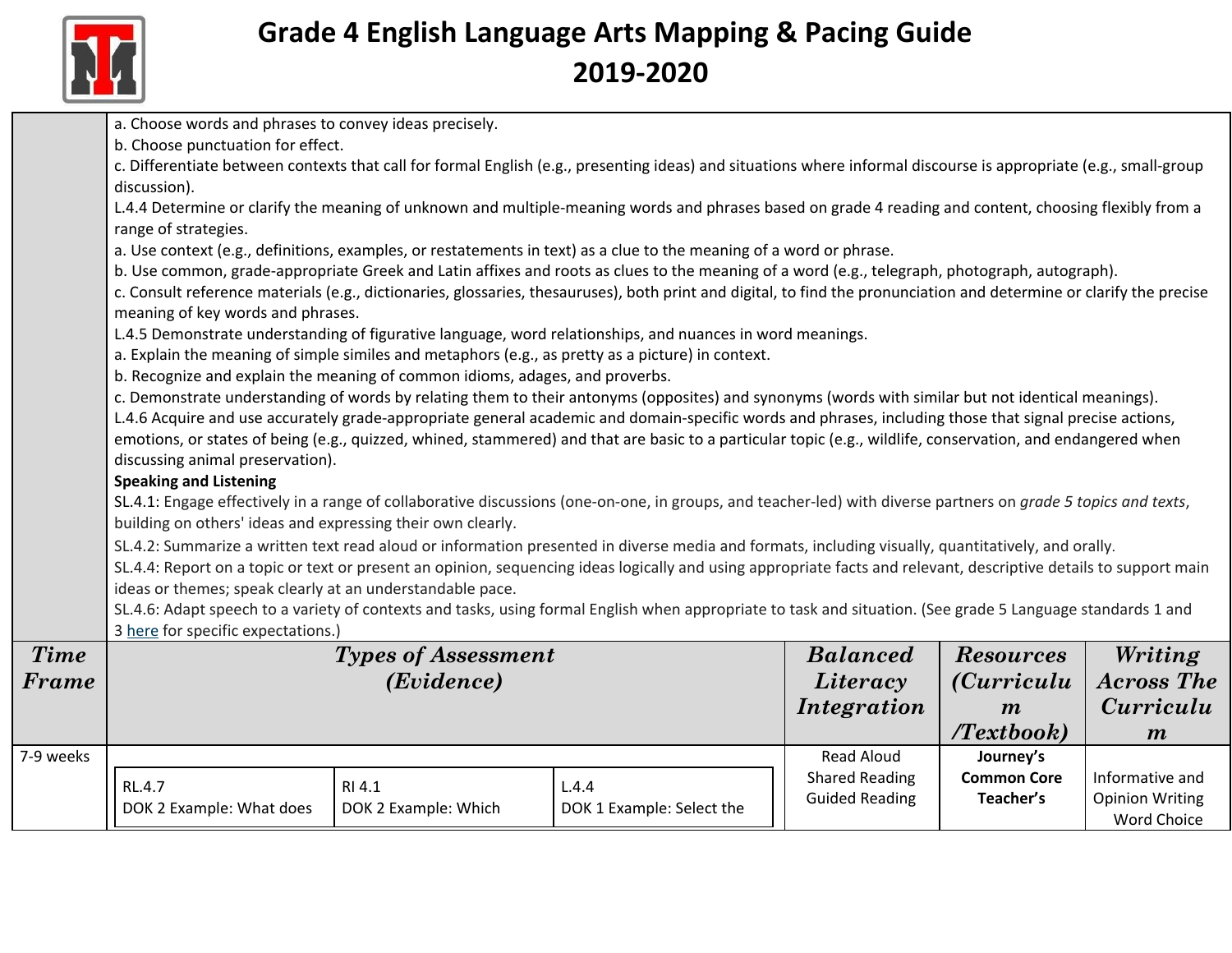

| the image help the reader<br>understand?<br>DOK 3 Example: How does<br>the image help the reader<br>understand how the story<br>ends?<br><b>RL.4.9</b><br>DOK 2 Example: Both stories<br>focus on teaching a lesson.<br>How do the authors use<br>similar events to convey<br>different themes?<br>DOK 3 Example: Part A:<br>Which is a similar theme<br>found in both passages?<br>Part B: How do both<br>passages support this<br>theme?<br>Example: Select the boxes to<br>show how each passage<br>develops [a theme/topic]. | sentence shows why [idea in<br>passage] was hard to find?<br>Example: Select two<br>sentences from the passage<br>that show that [idea in<br>passage].<br>DOK 3 Example: Part A:<br>Which statement can be<br>inferred about [main subject<br>of the passage]?<br>Part B: Which sentence<br>supports the answer in Part<br>A?<br>RI.4.7<br>DOK 2 Example: How does<br>the diagram help the reader<br>understand [specific portion<br>of the passage]?<br>DOK 3 Example: Based on<br>the chart and [a specific<br>paragraph] what conclusion<br>can be drawn?<br>RI.4.8<br>DOK 2 Example: The author<br>of the passage explains that<br>[a specific point from the<br>text]. Select one sentence | phrase from the paragraph<br>that shows the meaning of<br>[target word/phrase].<br>DOK 2 Example: What does<br>[target word] mean as used<br>in the sentence(s)?<br>(sentence(s) may be<br>provided within the item)<br>L.4.5<br>DOK 1 Example: Which word<br>means the same as [target<br>word]?<br>DOK 2 Example: What does<br>the phrase ["target phrase"]<br>suggest? Example: Why is<br>[topic] described as [target<br>phrase]?<br>DOK 3 Example: Part A:<br>What does [figurative<br>phrase] mean as used in the<br>sentence(s)? (direct<br>sentence(s) may be included<br>in the item) Part B: What<br>does the meaning in Part A<br>suggest about [idea from<br>passage]? | Independent<br>Reading<br><b>Shared Writing</b><br><b>Interactive Writing</b><br><b>Guided Writing</b><br>Independent<br>Writing<br>Letter and Word<br>Study<br>** The Daily 5 | edition-Online<br>and Textbook<br>option<br>Units 4 and 5<br><b>Scholastic</b><br><b>Storyworks</b><br><b>Novel Sets</b><br><b>Available Through</b><br><b>Media Center and</b><br><b>Central Storage</b><br><b>ODE Model</b><br>Curriculum | Ideas<br>Dialogue |
|----------------------------------------------------------------------------------------------------------------------------------------------------------------------------------------------------------------------------------------------------------------------------------------------------------------------------------------------------------------------------------------------------------------------------------------------------------------------------------------------------------------------------------|-------------------------------------------------------------------------------------------------------------------------------------------------------------------------------------------------------------------------------------------------------------------------------------------------------------------------------------------------------------------------------------------------------------------------------------------------------------------------------------------------------------------------------------------------------------------------------------------------------------------------------------------------------------------------------------------------|------------------------------------------------------------------------------------------------------------------------------------------------------------------------------------------------------------------------------------------------------------------------------------------------------------------------------------------------------------------------------------------------------------------------------------------------------------------------------------------------------------------------------------------------------------------------------------------------------------------------------------------------------------------------------------|--------------------------------------------------------------------------------------------------------------------------------------------------------------------------------|---------------------------------------------------------------------------------------------------------------------------------------------------------------------------------------------------------------------------------------------|-------------------|
|----------------------------------------------------------------------------------------------------------------------------------------------------------------------------------------------------------------------------------------------------------------------------------------------------------------------------------------------------------------------------------------------------------------------------------------------------------------------------------------------------------------------------------|-------------------------------------------------------------------------------------------------------------------------------------------------------------------------------------------------------------------------------------------------------------------------------------------------------------------------------------------------------------------------------------------------------------------------------------------------------------------------------------------------------------------------------------------------------------------------------------------------------------------------------------------------------------------------------------------------|------------------------------------------------------------------------------------------------------------------------------------------------------------------------------------------------------------------------------------------------------------------------------------------------------------------------------------------------------------------------------------------------------------------------------------------------------------------------------------------------------------------------------------------------------------------------------------------------------------------------------------------------------------------------------------|--------------------------------------------------------------------------------------------------------------------------------------------------------------------------------|---------------------------------------------------------------------------------------------------------------------------------------------------------------------------------------------------------------------------------------------|-------------------|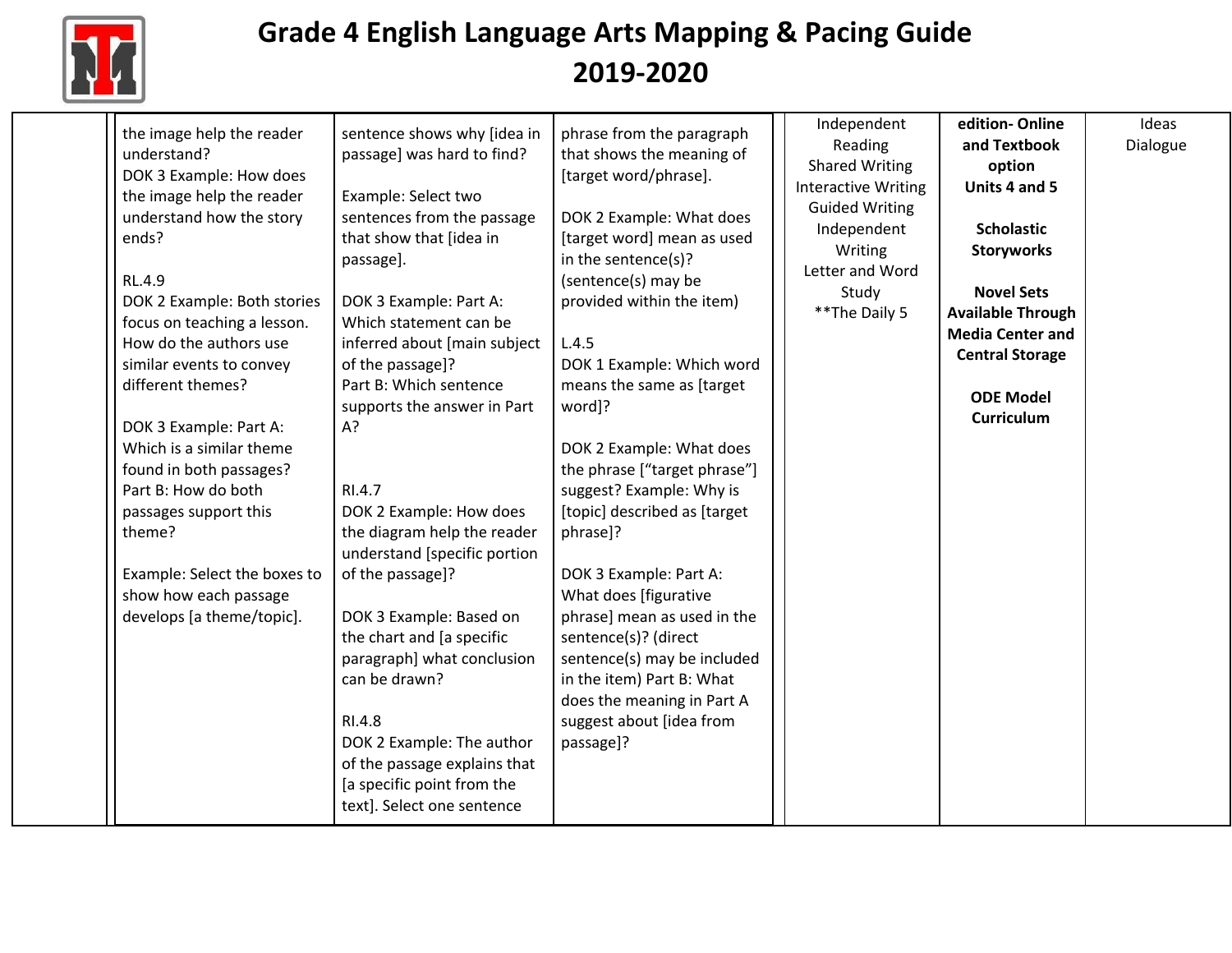

| <b>Topics</b> |                                                                         |                                                                              |
|---------------|-------------------------------------------------------------------------|------------------------------------------------------------------------------|
| &             | Literature                                                              | <b>Informational</b>                                                         |
| <b>Stand</b>  | RL.4.1 Refer to details and examples in a text when explaining what the | RI.4.1 Refer to details and examples in a text when explaining what the text |
| ards          | text says explicitly and when drawing inferences from the text          | says explicitly and when drawing inferences from the text.                   |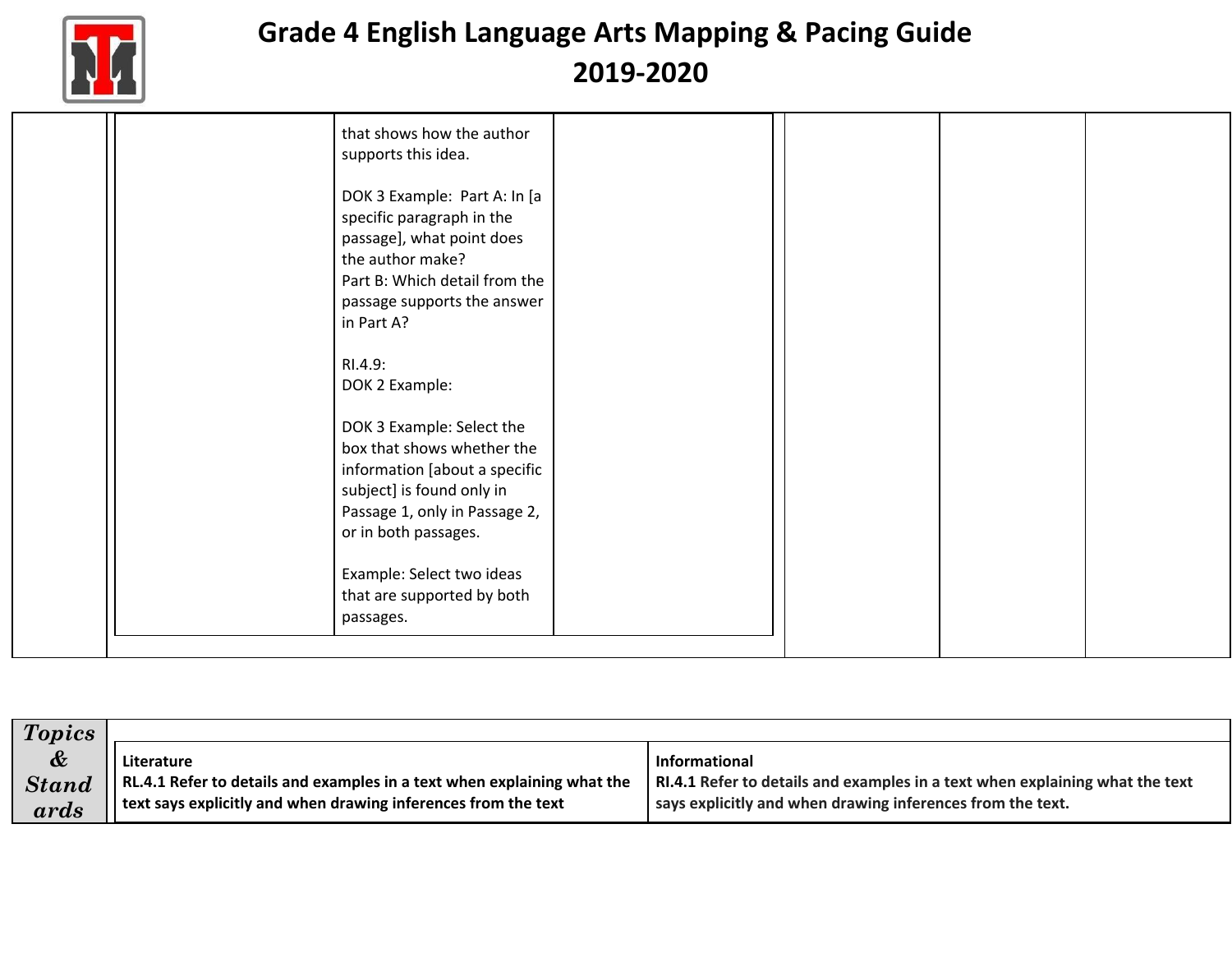

| RL4.9: Compare and contrast the treatment of similar themes and topics<br>(e.g., opposition of good and evil) and patterns of events (e.g., the | RI 4.9: Integrate information from two texts on the same topic in order to write<br>or speak about the subject knowledgeably.                      |
|-------------------------------------------------------------------------------------------------------------------------------------------------|----------------------------------------------------------------------------------------------------------------------------------------------------|
| quest) in stories, myths, and traditional literature from different<br>cultures.                                                                | RI 4.10: By the end of year, read and comprehend informational texts, including                                                                    |
|                                                                                                                                                 | history/social studies, science, and technical texts, in the grades 4-5 text                                                                       |
| RL4.10: By the end of the year, read and comprehend literature,                                                                                 | complexity band proficiently, with scaffolding as needed at the high end of the                                                                    |
| including stories, dramas, and poetry, in the grades 4-5 text complexity                                                                        | range.                                                                                                                                             |
| band proficiently, with scaffolding as needed at the high end of the                                                                            |                                                                                                                                                    |
| range.                                                                                                                                          | Previous Grade Level Progression Statement In third grade, students were<br>expected to read widely and deeply from a broad range of high-quality, |
| Previous Grade Level Progression Statement In the previous grade level,                                                                         | increasingly challenging informational texts.                                                                                                      |
| students will read from a broad range of high-quality stories, drama, and                                                                       |                                                                                                                                                    |
| poetry focusing on increasingly challenging literary texts. They will draw                                                                      | Next Grade Level Progression Statement In the next grade level, students are                                                                       |
| on prior knowledge to make text-to-self and text-to-text connections.                                                                           | expected to independently and proficiently read and comprehend informational<br>texts at the high end of the grades 4-5 text complexity band.      |
| Next Grade Level Progression Statement In the next grade level, students                                                                        |                                                                                                                                                    |
| are expected to read and comprehend literature and poetry independently                                                                         |                                                                                                                                                    |
| and proficiently at the high end of the grades 4-5 text complexity band.                                                                        |                                                                                                                                                    |
|                                                                                                                                                 |                                                                                                                                                    |
|                                                                                                                                                 |                                                                                                                                                    |
| <b>Writing: Narrative</b>                                                                                                                       |                                                                                                                                                    |

a. Orient the reader by establishing a situation and introducing a narrator and/or characters; organize an event sequence that unfolds naturally.

b. Use dialogue and description to develop experiences and events or show the responses of characters to situations.

c. Use a variety of transitional words and phrases to manage the sequence of events.

d. Use concrete words and phrases and sensory details to convey experiences and events precisely. e. Provide a conclusion that follows from the narrated experiences or events.

W.4.4 Produce clear and coherent writing in which the development and organization are appropriate to task, purpose, and audience. (Grade-specific expectations for writing types are defined in standards 1–3 above.)

W.4.5 With guidance and support from peers and adults, develop and strengthen writing as needed by planning, revising, and editing. (Editing for conventions should demonstrate command of Language standards 1–3 up to and including grade 4.)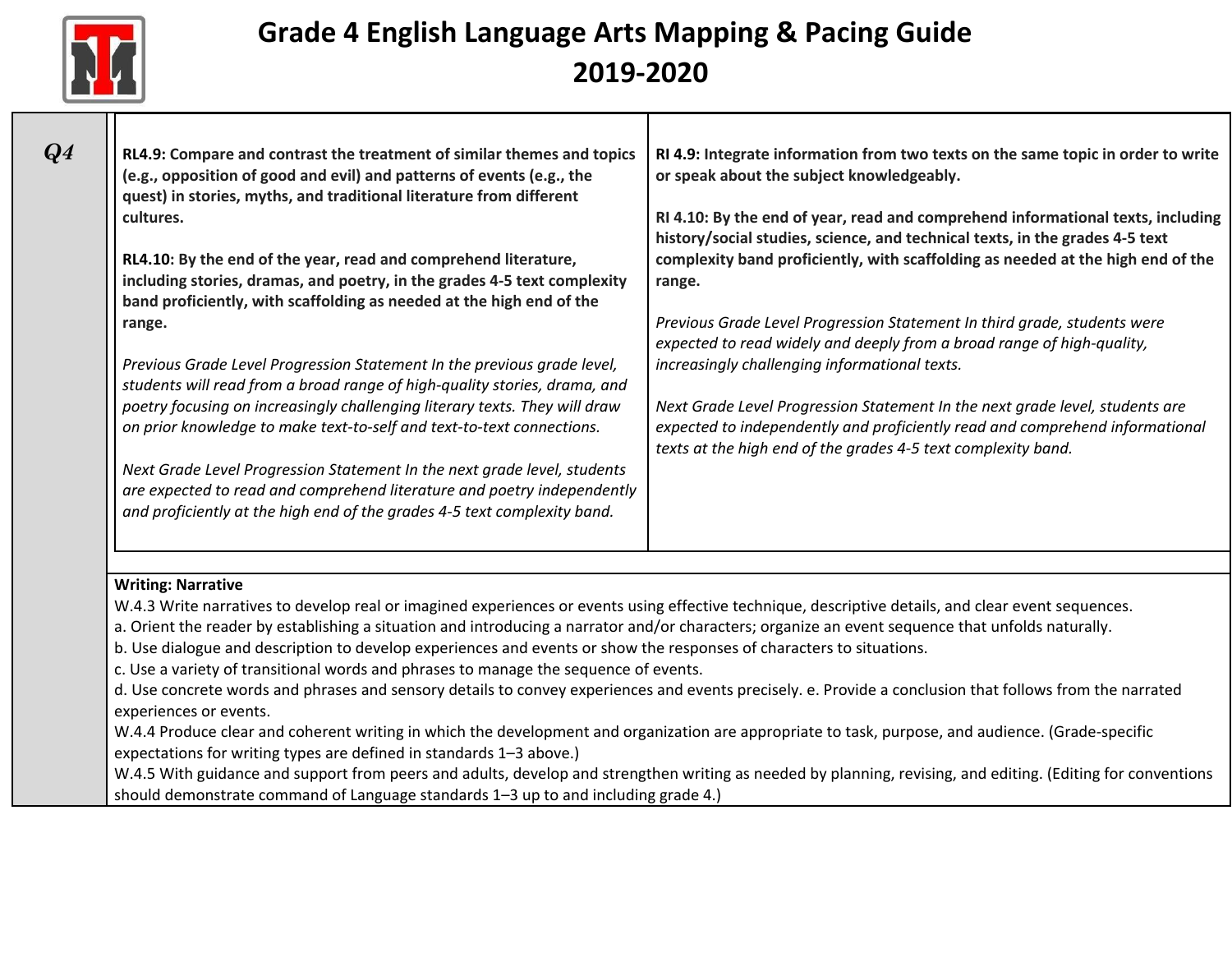

W.4.6 With some guidance and support from adults, use technology, including the Internet, to produce and publish writing as well as to interact and collaborate with others, while demonstrating sufficient command of keyboarding skills.

W.4.7 Conduct short research projects that build knowledge through investigation of different aspects of a topic.

W.4.8 Recall relevant information from experiences or gather relevant information from print and digital sources; take notes and categorize information and provide a list of sources.

W.4.9 Draw evidence from literary or informational texts to support analysis, reflection, and research.

a. Apply grade 4 Reading standards to literature (e.g., "Describe in depth a character, setting, or event in a story or drama, drawing on specific details in the text [e.g., a character's thoughts, words, or actions].").

b. Apply grade 4 Reading standards to informational texts (e.g., "Explain how an author uses reasons and evidence to support particular points in a text"). W.4.10 Write routinely over extended time frames time for research, reflection, and revision) and shorter time frames (a single sitting or a day or two) for a range of discipline-specific tasks, purposes, and audiences.

### **Language**

- L.4.1 Demonstrate command of the conventions of standard English grammar and usage when writing or speaking.
- a. Use relative pronouns (who, whose, whom, which, that) and relative adverbs (where, when, why).
- b. Form and use the progressive (e.g., I was walking; I am walking; I will be walking) verb tenses.
- c. Use modal auxiliaries (e.g., can, may, must) to convey various conditions.
- d. Order adjectives within sentences according to conventional patterns (e.g., a small red bag rather than a red small bag).
- e. Form and use prepositional phrases.
- f. Produce complete sentences, recognizing and correcting inappropriate fragments and run-ons.
- g. Correctly use frequently confused words (e.g., to, too, two; there, their).
- L.4.2 Demonstrate command of the conventions of standard English capitalization, punctuation, and spelling when writing.
- a. Use correct capitalization.
- b. Use commas and quotation marks to mark direct speech and quotations from a text.
- c. Use a comma before a coordinating conjunction in a compound sentence.
- d. Spell grade-appropriate words correctly, consulting references as needed.
- L.4.3 Use knowledge of language and its conventions when writing, speaking, reading, or listening.
- a. Choose words and phrases to convey ideas precisely.
- b. Choose punctuation for effect.
- c. Differentiate between contexts that call for formal English (e.g., presenting ideas) and situations where informal discourse is appropriate (e.g., small-group discussion).

L.4.4 Determine or clarify the meaning of unknown and multiple-meaning words and phrases based on grade 4 reading and content, choosing flexibly from a range of strategies.

a. Use context (e.g., definitions, examples, or restatements in text) as a clue to the meaning of a word or phrase.

b. Use common, grade-appropriate Greek and Latin affixes and roots as clues to the meaning of a word (e.g., telegraph, photograph, autograph).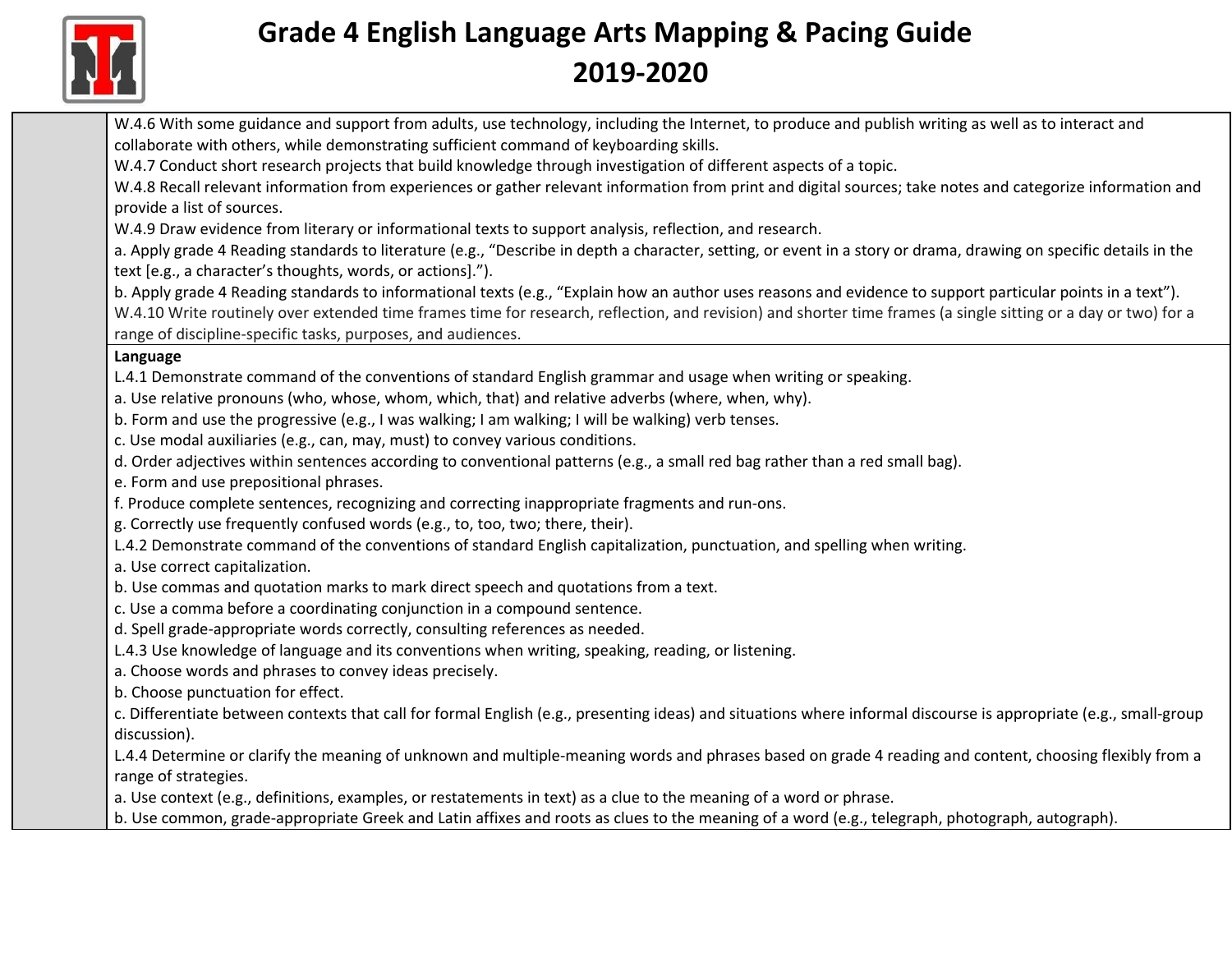

|             | meaning of key words and phrases.<br>b. Recognize and explain the meaning of common idioms, adages, and proverbs.                                         |                                                                                                                                                  | c. Consult reference materials (e.g., dictionaries, glossaries, thesauruses), both print and digital, to find the pronunciation and determine or clarify the precise<br>L.4.5 Demonstrate understanding of figurative language, word relationships, and nuances in word meanings.<br>a. Explain the meaning of simple similes and metaphors (e.g., as pretty as a picture) in context.<br>c. Demonstrate understanding of words by relating them to their antonyms (opposites) and synonyms (words with similar but not identical meanings).<br>L.4.6 Acquire and use accurately grade-appropriate general academic and domain-specific words and phrases, including those that signal precise actions,<br>emotions, or states of being (e.g., quizzed, whined, stammered) and that are basic to a particular topic (e.g., wildlife, conservation, and endangered when |                                                                                                                                                                                              |                                                                                                                         |                                                                     |
|-------------|-----------------------------------------------------------------------------------------------------------------------------------------------------------|--------------------------------------------------------------------------------------------------------------------------------------------------|------------------------------------------------------------------------------------------------------------------------------------------------------------------------------------------------------------------------------------------------------------------------------------------------------------------------------------------------------------------------------------------------------------------------------------------------------------------------------------------------------------------------------------------------------------------------------------------------------------------------------------------------------------------------------------------------------------------------------------------------------------------------------------------------------------------------------------------------------------------------|----------------------------------------------------------------------------------------------------------------------------------------------------------------------------------------------|-------------------------------------------------------------------------------------------------------------------------|---------------------------------------------------------------------|
|             | discussing animal preservation).<br><b>Speaking and Listening</b>                                                                                         |                                                                                                                                                  |                                                                                                                                                                                                                                                                                                                                                                                                                                                                                                                                                                                                                                                                                                                                                                                                                                                                        |                                                                                                                                                                                              |                                                                                                                         |                                                                     |
|             | topic to explore ideas under discussion.<br>support main ideas or themes; speak clearly at an understandable pace.                                        |                                                                                                                                                  | SL.4.1A: Come to discussions prepared, having read or studied required material; explicitly draw on that preparation and other information known about the<br>SL.4.2: Paraphrase portions of a text read aloud or information presented in diverse media and formats, including visually, quantitatively, and orally.<br>SL.4.4: Report on a topic or text, tell a story, or recount an experience in an organized manner, using appropriate facts and relevant, descriptive details to<br>SL.4.6: Differentiate between contexts that call for formal English (e.g., presenting ideas) and situations where informal discourse is appropriate (e.g.,<br>small-group discussion); use formal English when appropriate to task and situation. (See grade 4 Language standards 1 here for specific expectations.)                                                        |                                                                                                                                                                                              |                                                                                                                         |                                                                     |
| <b>Time</b> |                                                                                                                                                           | <b>Types of Assessment</b>                                                                                                                       |                                                                                                                                                                                                                                                                                                                                                                                                                                                                                                                                                                                                                                                                                                                                                                                                                                                                        | <b>Balanced</b>                                                                                                                                                                              | <b>Resources</b>                                                                                                        | Writing                                                             |
| Frame       |                                                                                                                                                           | (Evidence)                                                                                                                                       |                                                                                                                                                                                                                                                                                                                                                                                                                                                                                                                                                                                                                                                                                                                                                                                                                                                                        | Literacy                                                                                                                                                                                     | <i>(Curriculu</i> )                                                                                                     | <b>Across The</b>                                                   |
|             |                                                                                                                                                           |                                                                                                                                                  |                                                                                                                                                                                                                                                                                                                                                                                                                                                                                                                                                                                                                                                                                                                                                                                                                                                                        | Integration                                                                                                                                                                                  | $\boldsymbol{m}$<br>(Textbook)                                                                                          | Curriculu<br>$\boldsymbol{m}$                                       |
| 7-9 weeks   | RL.4.1<br>DOK 2 Example: Part A:<br>What advice from [Character<br>A] helps [Character B]?<br>Part B: Which sentence<br>supports the answer in Part<br>A? | RI 4.1<br>DOK 2 Example: Which<br>sentence shows why [idea in<br>passage] was hard to find?<br>Example: Select two<br>sentences from the passage | L.4.4<br>DOK 1 Example: Select the<br>phrase from the paragraph<br>that shows the meaning of<br>[target word/phrase].<br>DOK 2 Example: What does                                                                                                                                                                                                                                                                                                                                                                                                                                                                                                                                                                                                                                                                                                                      | <b>Read Aloud</b><br><b>Shared Reading</b><br><b>Guided Reading</b><br>Independent<br>Reading<br><b>Shared Writing</b><br><b>Interactive Writing</b><br><b>Guided Writing</b><br>Independent | Journey's<br><b>Common Core</b><br>Teacher's<br>edition-Online<br>and Textbook<br>option<br>Unit 6<br><b>Scholastic</b> | <b>Narrative Writing</b><br><b>Word Choice</b><br>Ideas<br>Dialogue |